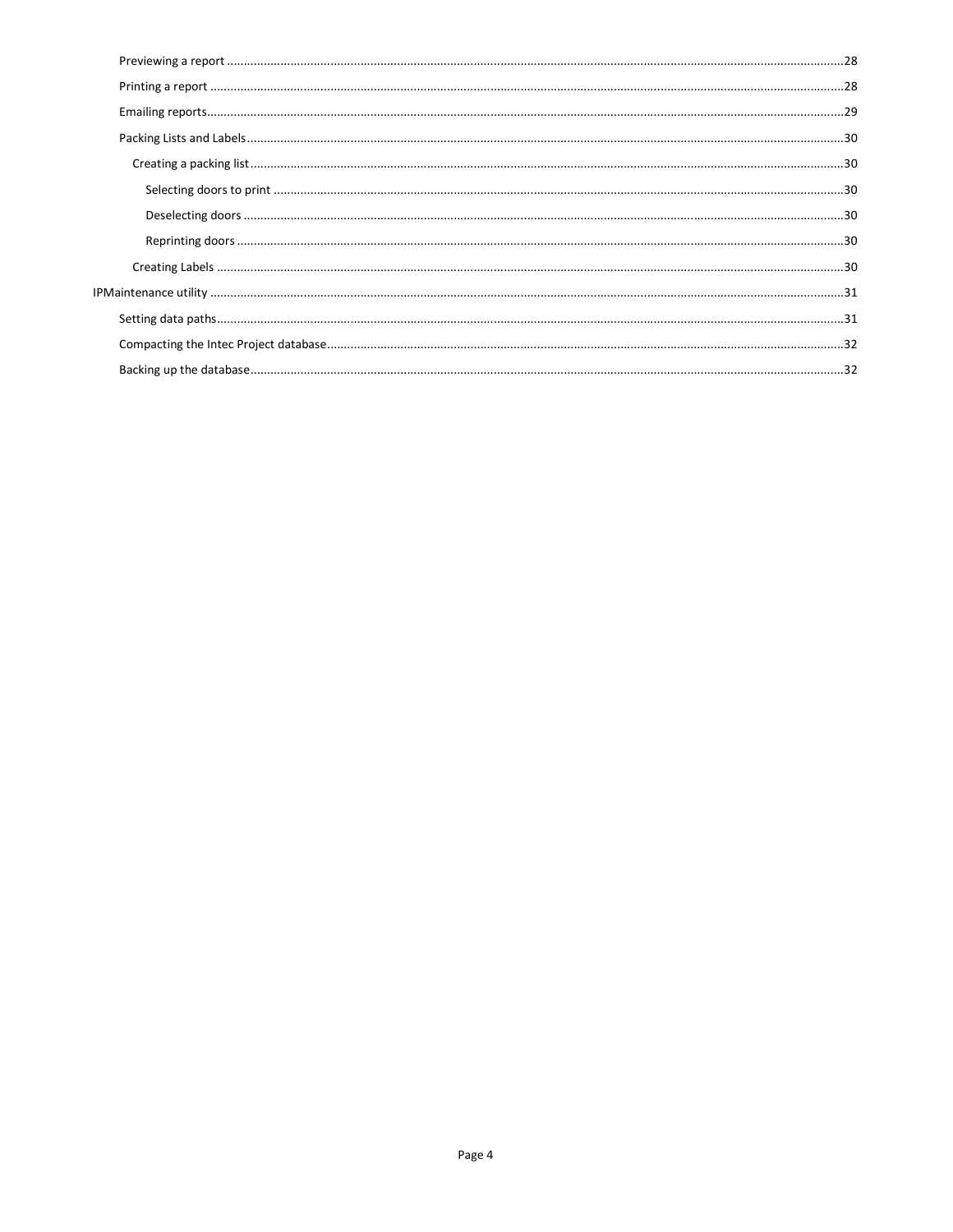# Installing the program

# System Requirements

Intec Project is intended for use on computer systems that meet the following minimum requirements. Most modern computers should meet these requirements.

- Microsoft Windows 2000, XP, 2003 or Vista
- 1GHz processor
- At least 256Mb of RAM
- Minimum 500Mb free hard drive space
- Screen resolution of 1024x768 or higher

Other operating systems or hardware may work, but we may be unable to offer support to users of these systems and we do not accept responsibility for any problems that may occur by using Intec Project on an incompatible system.

# Special notes

### Users with limited permissions

Due to problems with Windows Vista's built in User Account Control (UAC) feature, Intec Project's default installation directory has been changed to C:\IntecProject. You must ensure that you have write permissions for the root directory of the hard drive – if you do not, please install Intec Project to another location.

### Windows 2000 users

Windows 2000 users may need to install the Microsoft Data Access Components (MDAC) Library in order to run Intec Project. If you are experiencing problems with running the software under Windows 2000, please download and install the MDAC library from:

http://www.microsoft.com/downloads/details.aspx?familyid=6c050fe3-c795-4b7d-b037-185d0506396c&displaylang=en

# Multi-user and Terminal Server (MSTS) installation

A fully licensed copy of Intec Project can be installed in a multi-user environment, whether over a network or on a Terminal Server.

Multi-user installation and setup is beyond the scope of this document. Please contact Intec Systems for more information.

# Web Installation

Intec Project can be installed automatically from the internet. This will automatically download and install any additional components that may be required.

To use the web installer, go to the following address in your web browser:

http://www.intec-systems.co.uk/download/websetup.exe

Alternatively, visit http://www.doorscheduling.com and click on the "Download Now" link.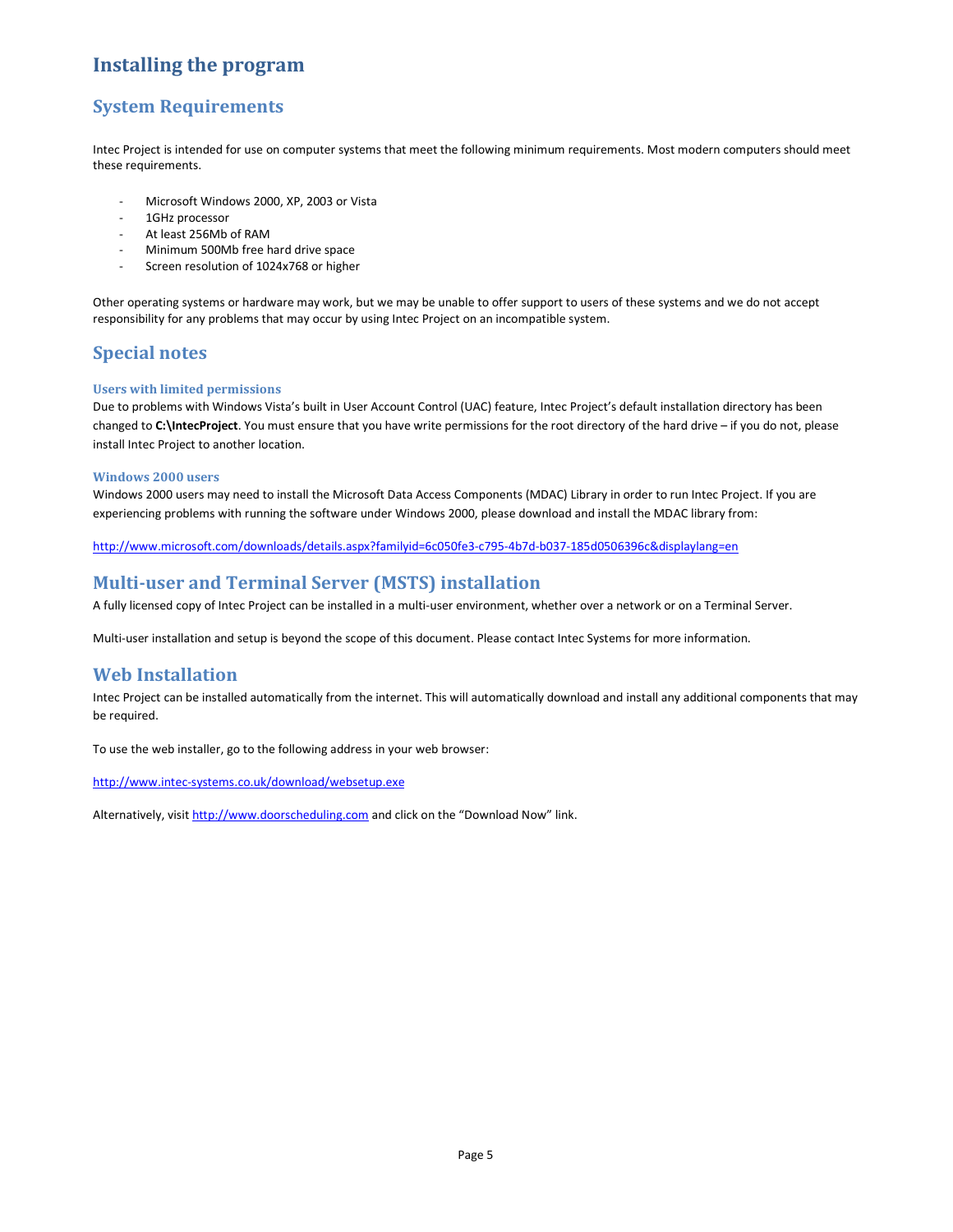# Manual Installation

If you have problems with the web installation, you need to install Intec Project on a computer without an internet connection, or you plan to deploy the software on a large scale, you may wish to download the files and install them manually.

1. Download the installation program from the following location:

http://www.intec-systems.co.uk/download/intecproject/setup.exe

Run the installation program. Follow the wizard through to completion.

- 2. Download and install the Microsoft Office Web Components from the following location: http://www.microsoft.com/downloads/details.aspx?FamilyID=982B0359-0A86-4FB2-A7EE-5F3A499515DD&displaylang=EN
- 3. Download and install the Microsoft Access 2002 Runtime from:

http://www.intec-systems.co.uk/download/intecproject/Runtime2002.exe

# Changing installation location

At the "Select Destination Location" screen, you are given the option to change the location where Intec Project is installed.



Most users will not need to change the default location. Only change this location if you have been advised to do so by Intec Systems or your network administrator, or if you are using Windows Vista (see Windows Vista users).

# Starting the program

Start the Intec Project system by double-clicking on the "Intec Project" icon, or selecting "Start Menu>Programs>Intec Project >Intec Project".

### Activation

If you have not yet activated the system, the "Activation Required" dialog box will be displayed (shown below).

| <b>Activation Required</b>                                                                   |        |
|----------------------------------------------------------------------------------------------|--------|
| This software requires activation.<br>To obtain a code, please call Intec Systems on +44 (0) | OK     |
| 1254 667 106                                                                                 | Cancel |
| Reference code:<br>Once you have obtained an activation code, please                         |        |
| enter it helnw.<br>To run the program in demo mode, please click 'Cancel'.                   |        |
|                                                                                              |        |

You must phone Intec Systems to obtain a valid activation code. If you wish to operate the software in demo mode, click the "Cancel" button.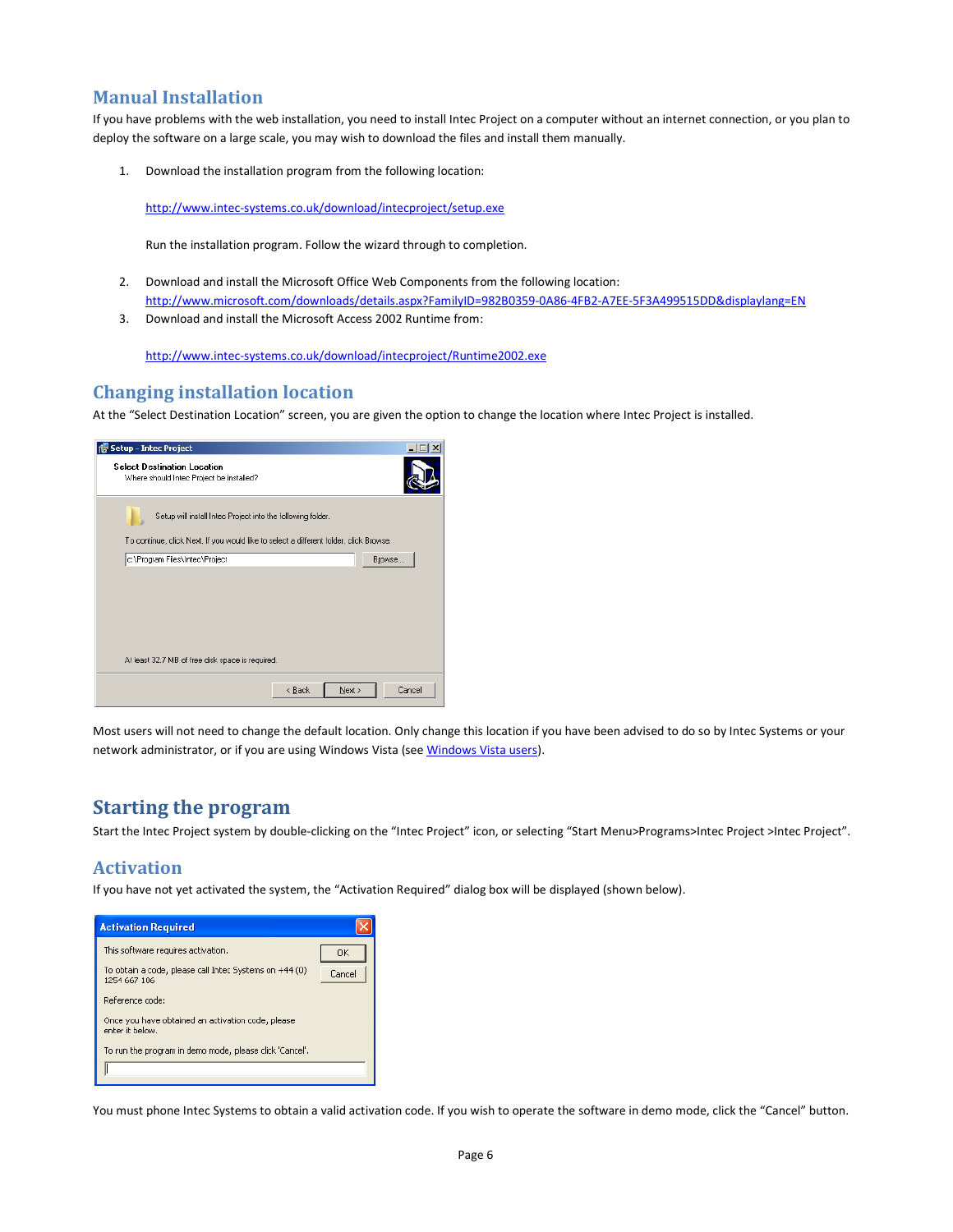# Logging in

Upon starting the program, you will receive the Login prompt (shown below).

Note: If you are operating the program in Demo mode, this prompt will not be displayed.

| <b>Program Login</b> |  |  |  |
|----------------------|--|--|--|
| Name:                |  |  |  |
| Password:            |  |  |  |
| Cancel<br>ΟK         |  |  |  |

Enter your username and password and click the "OK" button to continue.

The default username and password is "User1". See "User Management" (Page 15) for more details on users, or if you encounter a problem logging in to the system.

# Main Window

| <b>Intec Project System</b> |                                                                                               |                                           |                                         |              |                                                         |  |  |  |
|-----------------------------|-----------------------------------------------------------------------------------------------|-------------------------------------------|-----------------------------------------|--------------|---------------------------------------------------------|--|--|--|
| ProjectNo                   | ProjectRef                                                                                    | ProjectAdd1<br>ProjectName                |                                         | LastUsedDate | Clear Sort                                              |  |  |  |
|                             |                                                                                               |                                           |                                         |              | Clear Search                                            |  |  |  |
| 119<br>Building 119         |                                                                                               | A Sample Building Project                 | Address line 1                          |              |                                                         |  |  |  |
|                             | Project Type<br>Z<br>◯ House Types<br>⊙ Schedule<br>L<br>◯ Quotation<br>$\blacktriangleright$ | Project Options:<br>Open<br><b>Unlock</b> | Delete<br>New<br>Copy<br>Version: V1.76 | Settings     | Products<br>on Projects<br>$[\overline{\mathsf{Exit}}]$ |  |  |  |

From the main screen you can find, open or manage projects stored on the system. The demo version contains three sample projects, one of each type.

## Project Type

Select which type of project you would like to display from the "Project Type" box.

Intec Project supports three main types of project:

#### **Quotation**

Create a simple quotation with products only. Quotations can later be converted to full schedules.

#### Schedule

Create a fully featured schedule containing door sets and doors.

### House Type Schedule

For large building projects – create house types containing a number of sets, and then assign a plot to each house type.

# Searching for a Project

You may search for a specific project using the search fields at the top of the window. Simply click on the field you wish to search by, enter the search term and then press the "Enter" key.

If you wish to further refine your search, do so by entering another search term. To clear all search terms, click the "Clear Search" button.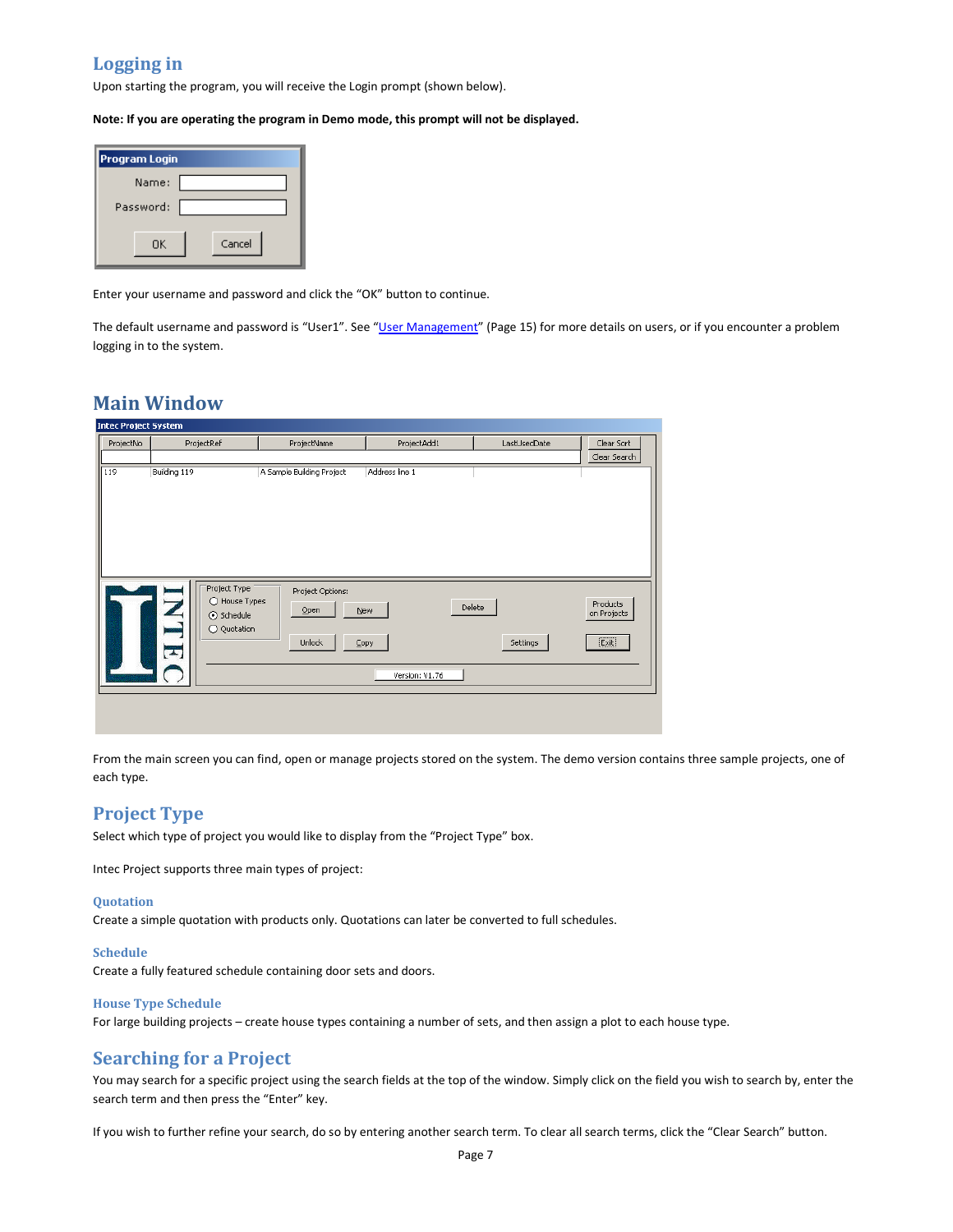### Sorting the list

Sort the list of projects by clicking on the field headings at the top of the window. To return to the default sort order, click "Clear Sort".

## Buttons

### Open button

Loads the selected project and displays the "Project" window. See "Editing a Project" (Page 16).

#### New button

Creates a new project of the selected type. See "Creating a New Project" (Page 8).

#### Copy button

Allows you to copy the selected project. This can be useful when making revisions of a particular schedule. See "Copying a Project" (Page 9).

#### Delete button

Deletes the selected project.

#### Settings button

This button changes system settings.

#### Products on Project

Opens the "Products on Project" window, shown below:

| ProjectProd.ProductC                              | ShortDesc                                                                      | ProjectNo | ProjectRef    | SetRef         | ProjectName             | ClearSort     | $\blacktriangle$ |
|---------------------------------------------------|--------------------------------------------------------------------------------|-----------|---------------|----------------|-------------------------|---------------|------------------|
|                                                   |                                                                                |           |               |                |                         | Clear Filters |                  |
| Results:                                          |                                                                                |           |               |                |                         | Qty:          |                  |
| 111R01.130PZ                                      | HEWI 20MM DIA LEVER 119                                                        |           | Building 119  | <b>BFH0005</b> | A Sample Building Proje |               |                  |
| 111R01.130PZ                                      | HEWI 20MM DIA LEVER 119                                                        |           | Building 119  | <b>BFH0002</b> | A Sample Building Proje |               |                  |
| 111R01.130PZ                                      | HEWI 20MM DIA LEVER 119                                                        |           | Building 119  | <b>BFH0004</b> | A Sample Building Proje |               |                  |
| 111R01.130PZ                                      | HEWI 20MM DIA LEVER 119                                                        |           | Building 119  | <b>BFH0003</b> | A Sample Building Proje |               |                  |
| 111R01.530PZ                                      | LEVER/ROSE/ESCUTCH 167                                                         |           | Woodlea Chase | DS011          | Woodlea Chase Develo    |               |                  |
| 111R01.530PZ                                      | LEVER/ROSE/ESCUTCH 167                                                         |           | Woodlea Chase | DS010          | Woodlea Chase Develo    |               |                  |
| 111RXA/305XA                                      | HEWI LEVER ON ROSE 167                                                         |           | Woodlea Chase | DS001          | Woodlea Chase Develo    |               |                  |
| 111RXA/305XA                                      | HEWI LEVER ON ROSE 167                                                         |           | Woodlea Chase | <b>DS002</b>   | Woodlea Chase Develo    |               |                  |
| 111RXA/305XA                                      | HEWI LEVER ON ROSE 167                                                         |           | Woodlea Chase | DS004          | Woodlea Chase Develo    |               |                  |
|                                                   | 130R02.110FBM.NR.8NHEWI BATHROOM SET 167                                       |           | Woodlea Chase | <b>DS003</b>   | Woodlea Chase Develo    |               |                  |
| 2657                                              | UNION MORTICE LATCI 167                                                        |           | Woodlea Chase | <b>DS001</b>   | Woodlea Chase Develo    |               |                  |
| 2657                                              | UNION MORTICE LATCII167                                                        |           | Woodlea Chase | <b>DS002</b>   | Woodlea Chase Develo    |               |                  |
| 2657                                              | UNION MORTICE LATCI167                                                         |           | Woodlea Chase | <b>DS003</b>   | Woodlea Chase Develo    |               |                  |
| 2657                                              | UNION MORTICE LATCI167                                                         |           | Woodlea Chase | <b>DS004</b>   | Woodlea Chase Develo    |               |                  |
| 550.33.3.1                                        | PULL HANDLE                                                                    | 119       | Building 119  | <b>BFH0001</b> | A Sample Building Proje |               |                  |
| 57.986                                            | HEWI KICKPLATE - 900 119                                                       |           | Building 119  | <b>BFH0005</b> | A Sample Building Proje |               |                  |
| 57.986                                            | HEWI KICKPLATE - 900 119                                                       |           | Building 119  | <b>BFH0002</b> | A Sample Building Proje |               |                  |
| 57.986                                            | HEWI KICKPLATE - 900 119                                                       |           | Building 119  | <b>BFH0001</b> | A Sample Building Proje |               |                  |
| 57.986                                            | HEWI KICKPLATE - 900 119                                                       |           | Building 119  | <b>BFH0004</b> | A Sample Building Proje |               |                  |
| 57.986                                            | HEWI KICKPLATE - 900 119                                                       |           | Building 119  | <b>BFH0003</b> | A Sample Building Proje |               |                  |
|                                                   |                                                                                |           |               |                |                         |               |                  |
|                                                   |                                                                                |           |               |                |                         | Exit          |                  |
| Record: $\vert \vert 4 \vert \vert 4 \vert \vert$ | $\overline{1}$ $\rightarrow$ $\overline{1}$ $\rightarrow$ $\overline{1}$ of 62 |           |               |                |                         |               |                  |

This provides the facility to search for projects that use a specific product. You can sort or filter on specific fields in the same manner as the main window.

### Creating a new project

Upon selecting the "New Project" option, you will be presented with the dialog box shown below.

| <b>Project No Input</b>                               |        |
|-------------------------------------------------------|--------|
| Please input the new Project No. (Upto 12 characters) | OΚ     |
| If you want to autonumber the Project enter 0         | Cancel |
|                                                       |        |
|                                                       |        |

If you wish to manually define the project number, you may enter it now. Otherwise, click "OK" to create a number automatically.

Click "Cancel" to abort the process of creating a new project.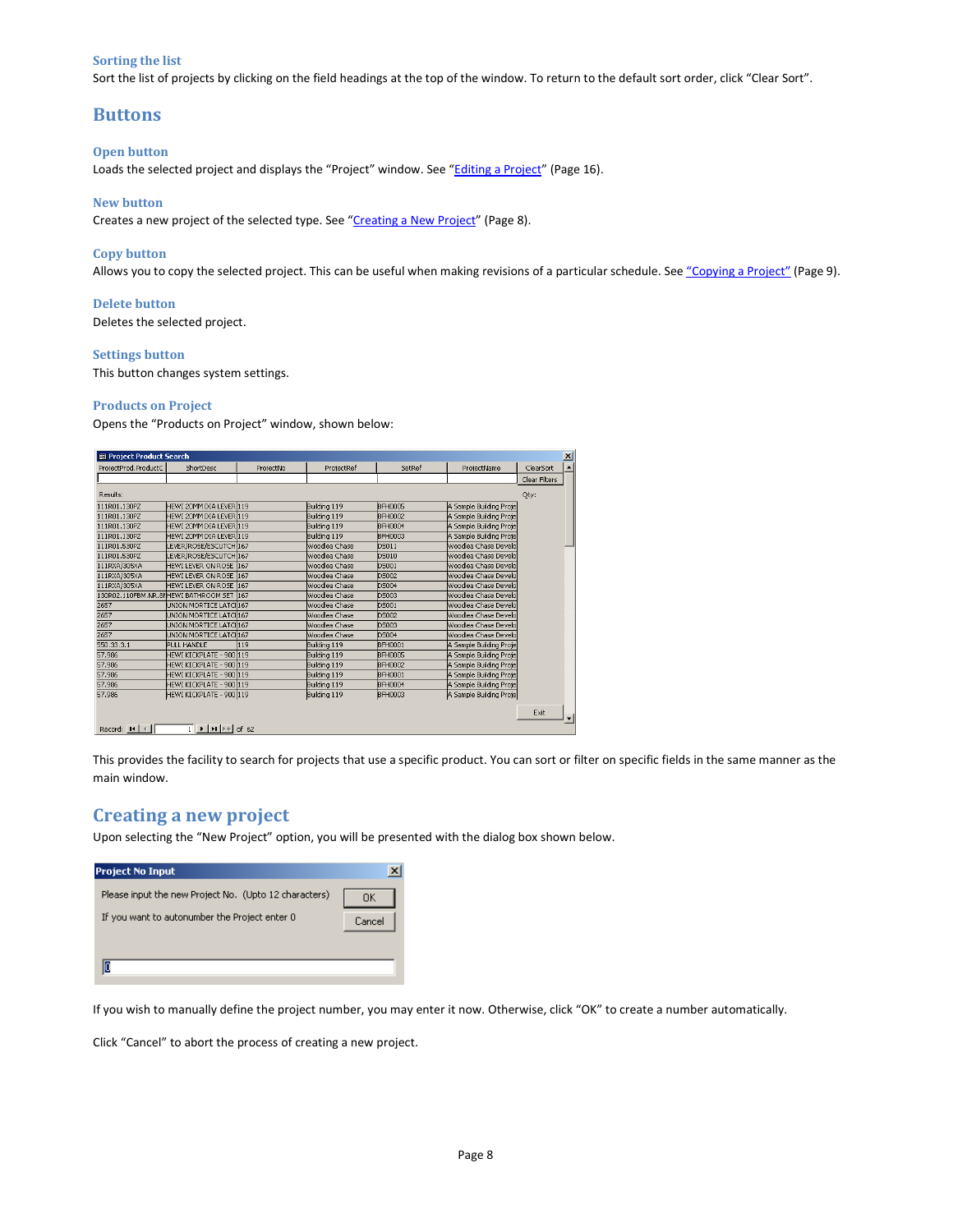# Copying a project

After selecting the "Copy" option, you will be asked to select the type of the destination project. The example shown below is for copying a Schedule.

| 图 Copy            |                                |              |
|-------------------|--------------------------------|--------------|
| :Copy Project As: |                                |              |
|                   | ◯ Schedule with House Types    |              |
|                   | ⊙ Schedule without House Types |              |
| O Quotation       |                                |              |
|                   |                                | Copy Project |

Select the required type and click "Copy Project".



If you wish to manually define the project number, click "No". Otherwise, the project number will be chosen automatically.

# Maintenance options ("Maintain" menu)

The maintenance options allow you to create, amend or delete contacts, products, reps, estimators and other core data stored in the system.

Click the "Maintain" menu at the top of the screen to access these options.



## **Contacts**

#### About Contacts

Contacts are used to store name and address details of the primary contact relating to a building project.

The "Contacts" option in the "Maintain" menu enables you to create, amend or delete contacts stored in the system, through the Contacts window.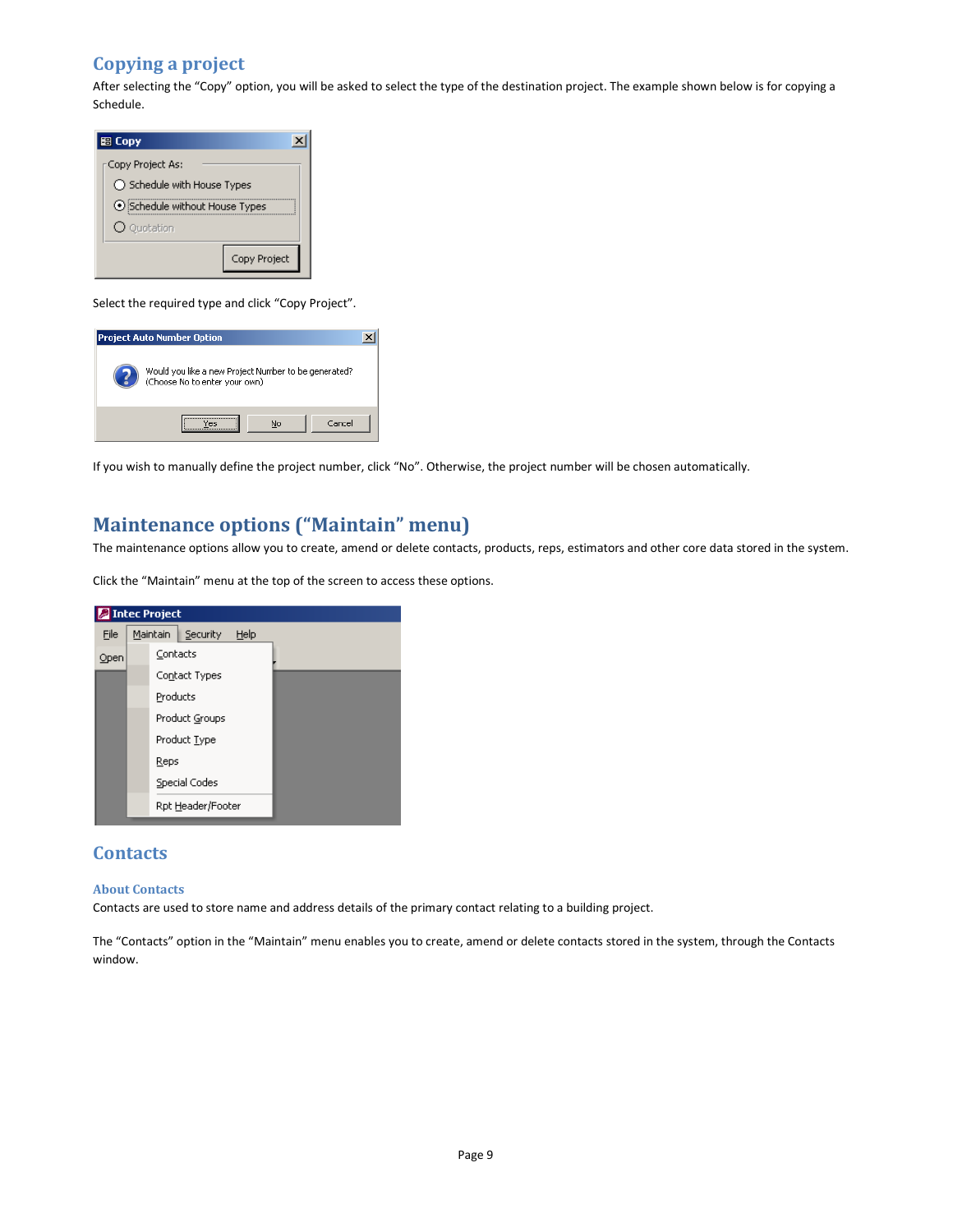| 图 Contacts            |                |                               | $\mathbf{x}$             |
|-----------------------|----------------|-------------------------------|--------------------------|
|                       |                | Clear<br>Search               | $\overline{\phantom{a}}$ |
| Reference             | Name           | Address 1                     | Type                     |
| $\triangleright$ 3001 | Henry Bridge   | Bridge Consutants             | 0002                     |
| C001                  | James Craney   | Craney & Sons Ltd             | 0003                     |
| PWM99                 | Peter Wilson   | Intec Systems (Blackburn) Ltd | 0001                     |
|                       |                |                               |                          |
|                       |                |                               |                          |
|                       |                |                               |                          |
|                       |                |                               |                          |
|                       |                |                               |                          |
|                       |                |                               |                          |
|                       |                |                               |                          |
|                       |                |                               |                          |
|                       |                |                               |                          |
|                       |                |                               |                          |
|                       |                |                               |                          |
| New                   | Edit<br>Delete |                               |                          |
|                       |                |                               |                          |

#### Creating a new contact

Click the "New" button. Enter a reference for your new contact, and then click "Ok". You will then be directed to the "Edit" window (shown below).

### Editing an existing contact

Select a contact and click the "Edit" button. The "Edit" window will be shown.

| <b>EB</b> Contacts_Edit: Form |                               |                         | $\mathbf{x}$ |
|-------------------------------|-------------------------------|-------------------------|--------------|
| Reference:                    | PWM99                         | Info:                   |              |
| Contact Name:                 | Peter Wilson                  | A sample contact record |              |
| Address:                      | Intec Systems (Blackburn) Ltd |                         |              |
|                               | Tudor House                   |                         |              |
|                               | 12 Strawberry Bank            |                         |              |
|                               | Blackburn                     |                         |              |
|                               | Lancashire                    |                         |              |
| Postcode:                     | BB3 1JQ                       |                         |              |
| Contact Type                  | 0001                          |                         |              |
| Currency Code:                | 44                            |                         |              |
| Tel:                          | 01254 667106                  |                         |              |
| Fax:                          | 01254 675925                  |                         |              |
| Email:                        | peter@intec-systems.co.uk     |                         |              |
|                               |                               |                         |              |

You can select a type category for the contact using the "Contact Type" pull down menu. See "Contact Types" (Page 11) for more details.

Close the window to save your changes to the record.

### Delete a contact

Click the "Delete" button to delete the selected contact.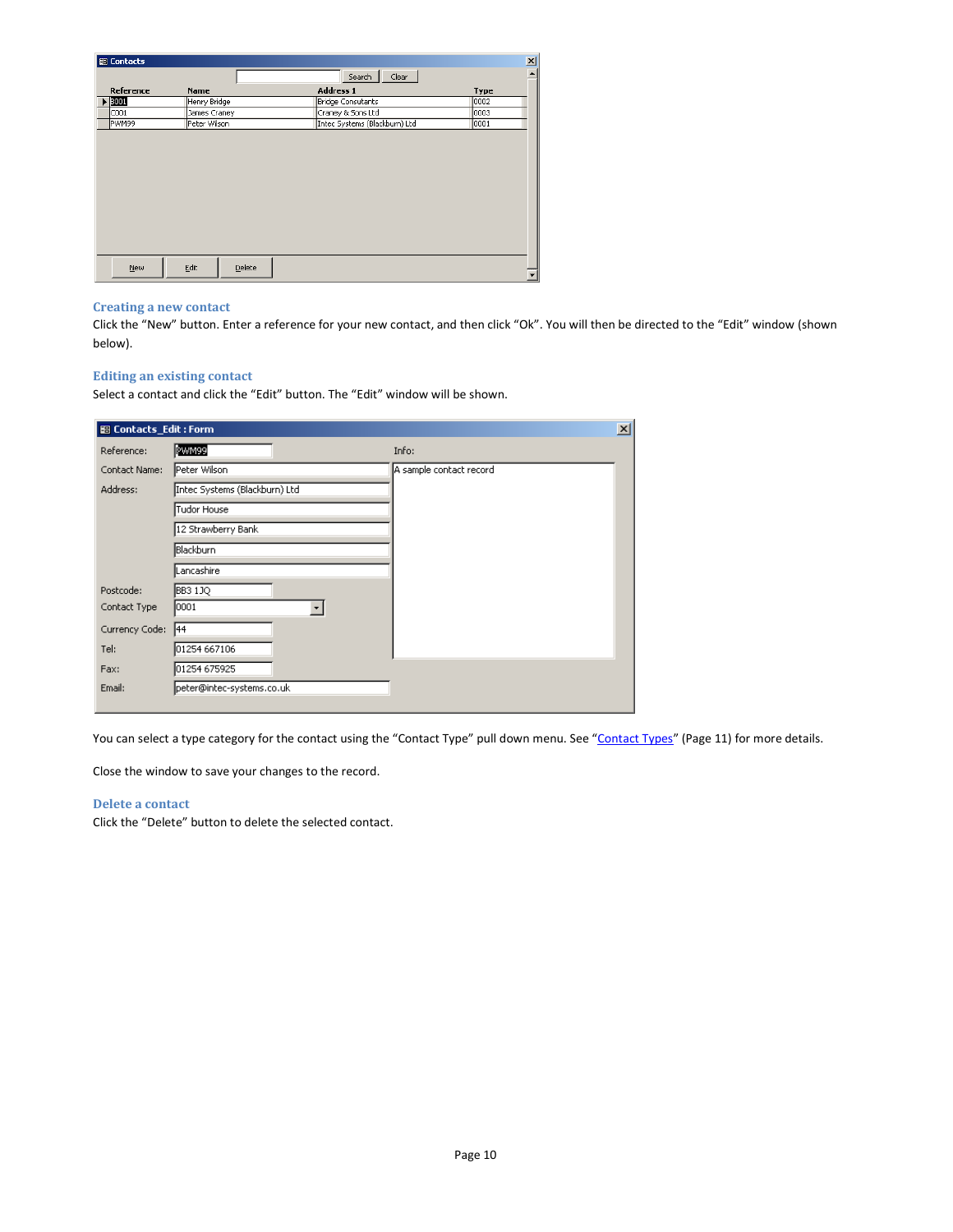# Editing Groups, Types and Reps

You can edit contact types, product groups, product types and rep names using the corresponding option in the "Maintain" menu.

### Contact Types

Defines types to categorise your contacts.

#### Product Groups

The "Product Groups" feature is used to group products. A product can have more than one group assigned.

#### Product Types

Group your products into individual types, for instance handles, locks, kick plates, closers, etc.

#### Reps

D codes, names and territories for your sales representatives. These can be entered into a project under the "Rep" and "Estimator" fields.

#### Editing process

The editing process is the same for all of the above options.



#### Adding a record

Click the "Add" button  $(1)$  to add a new record.

#### Deleting a record

Click the "Delete" button (2) to delete the currently selected record.

Close the window to save your changes.

# Defining Special Codes

This allows you to define the default prefix, starting number and suffix when creating a special item. This option is accessed through the "Maintain" menu.



See "Special Products" (Page 18) for more information.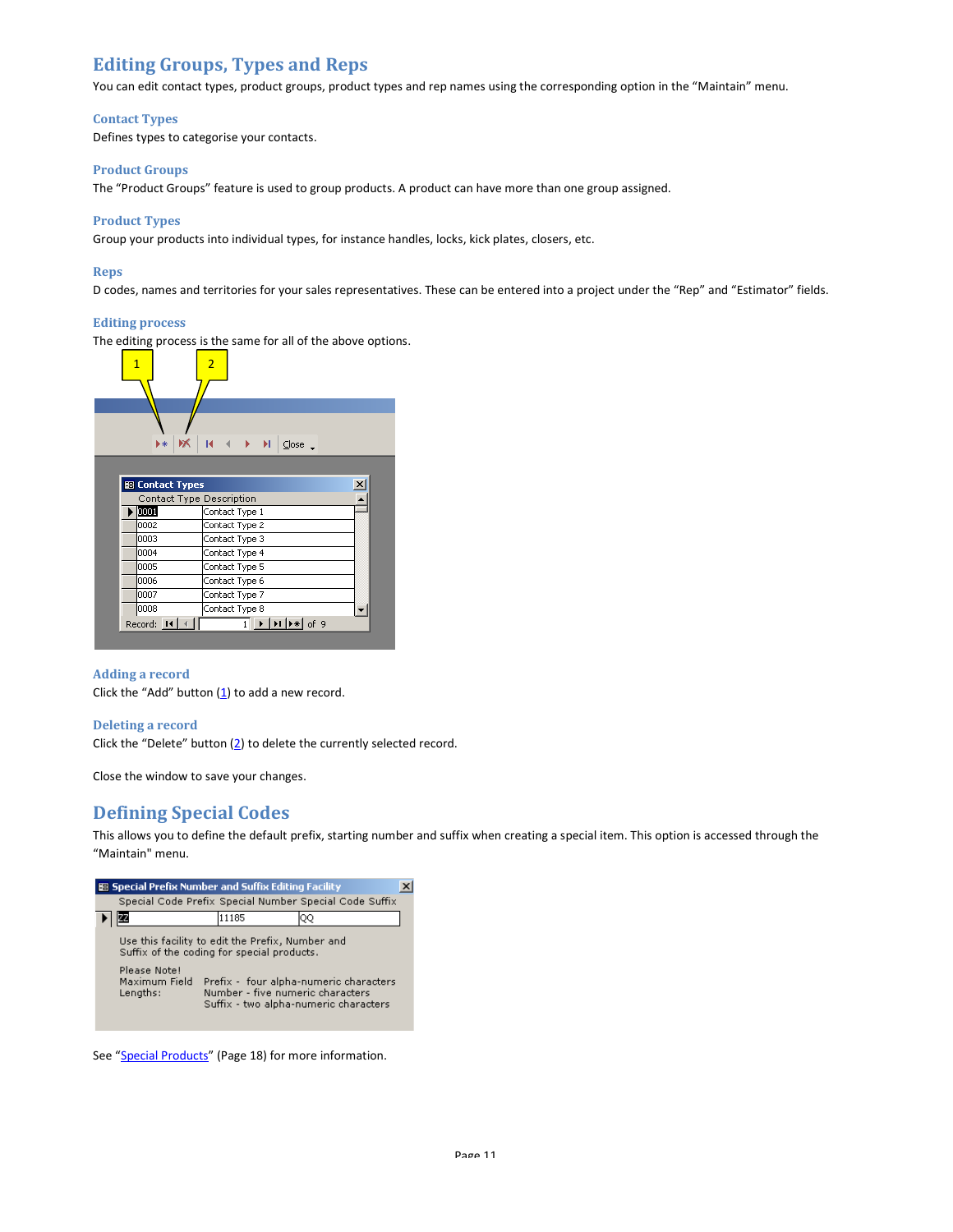# Product Maintenance

You can edit the products stored on your system using the "Products" option in the "Maintain" menu.

Note: changing or deleting a product in this window will not change it on the projects on which it is in use.



### Adding or deleting products

Click the "Add" button  $(2)$  to add a new product to the system.

Use the "Delete" button  $(3)$  to delete the current product.

#### Selecting a product to edit

Use the "Search" button (5) to search for the product you would like to edit. For more information, see "Finding a Product" (Page 13).

#### The "General" tab

On this tab you may enter the short description, short name, reference, catalogue number and product group/type of a product.

Select the desired product group and type using the pull-down menus (1). See "Product Group" and "Product Type" (Page 11) for more information on these fields.

#### Images

You can set two images for each product – a thumbnail image (which can be shown on Product Summary prints) and a larger image. Click on the "..." button  $(4)$  next to either image to select an image.

#### Copy Product button

The "Copy Product" button  $(6)$  is used to copy the current product to another product code.

#### Add Special to Project button

When editing a project, this button  $(7)$  adds the selected product directly to the project.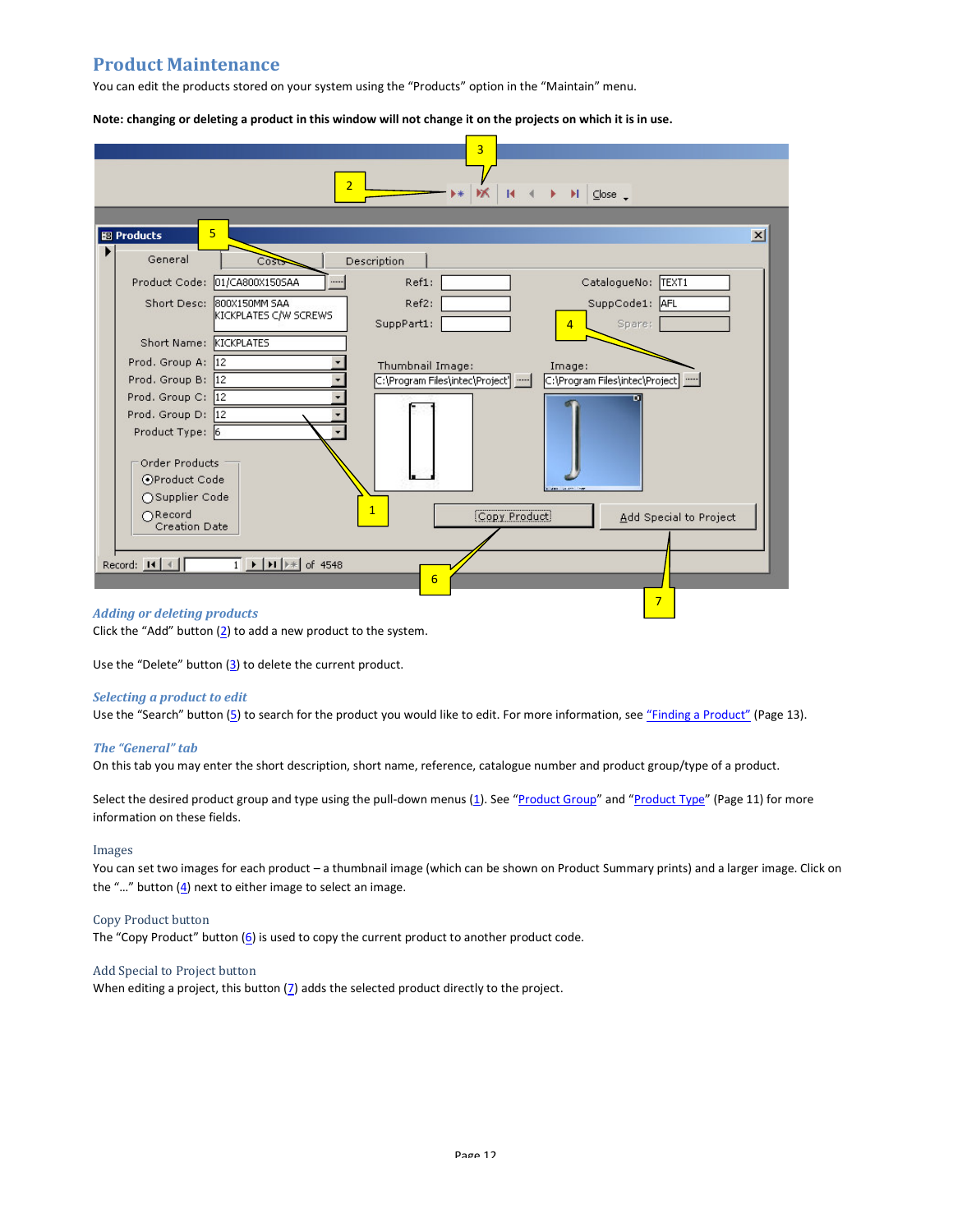### Costs Tab

| <b>BB</b> Products              |                                                                  |                                                                      |  |
|---------------------------------|------------------------------------------------------------------|----------------------------------------------------------------------|--|
| General                         | Costs                                                            | Description                                                          |  |
| Product Code: 01/CA800X150SAA   |                                                                  | Actual Cost:                                                         |  |
| Info:                           |                                                                  | Latest Material Cost:                                                |  |
| Average Cost:                   | For information<br>only - not used in                            | 13.00                                                                |  |
| 6.03                            | any calculations                                                 | Component Cost:<br>0.00<br>۰                                         |  |
| Buy Per Unit:                   | Sell Per Unit:                                                   | Overhead Cost:<br>0.00<br>÷<br>Markup:                               |  |
| Buy Unit Desc:                  | Unit Description:                                                | Cost Price:<br>Discount 1:<br>6.50<br>$50\%$                         |  |
| Order Products                  |                                                                  | Markup:<br>Discount 2:                                               |  |
| OProduct Code                   |                                                                  | $\overline{0}$ %<br>$-99.8462 \times $<br>$\boldsymbol{\mathsf{x}}$  |  |
| ○ Supplier Code                 |                                                                  | Select to Hold                                                       |  |
| ∩Record<br><b>Creation Date</b> |                                                                  | Cost Price:<br>Selling Price:<br>=<br>6.50<br>0.01<br>$\odot$<br>$=$ |  |
| Record: 14                      | $\triangleright$   $\triangleright$   $\triangleright$   of 4547 |                                                                      |  |

The "Costs" tab enables you to edit prices and units of measurement.

There are two ways to edit the selling price – edit the markup from the cost price, or edit the selling price directly. To edit the selling price, select the "Hold" option next to "Markup". The markup will now be changed automatically.

#### Description Tab

Use this tab to edit the descriptions associated with the product. The "Info" description is purely for informational purposes and is not used in any reports.

#### Finding a product

Search for the product you wish to edit by clicking on the "…" button next to the "Product Code" field. This will open the "Product Search" window (shown below).

| WILLOW (SHOWH DEIGW).<br>Intec Project               | $\overline{2}$                                                                 |                            | 3            |            | $\overline{4}$       |  |
|------------------------------------------------------|--------------------------------------------------------------------------------|----------------------------|--------------|------------|----------------------|--|
|                                                      |                                                                                |                            |              |            |                      |  |
| Filter Tools Column Control<br>File                  |                                                                                |                            |              |            |                      |  |
| 国鹬 <sup>6</sup> . IK K ▶ H   A   X   Elter For:<br>圃 |                                                                                | Filter Excluding Selection | ■ Sose       |            |                      |  |
|                                                      | E Product Search [Double Click to select Product and return to Product screen] |                            |              |            | $\vert x \vert$      |  |
| Product Code:                                        | Short Desc:                                                                    | Sell Price:                | CatalogueNo: | SuppPart1: | $\blacktriangle$     |  |
| 02.001HO                                             | <b>HOLD OPEN ARM</b>                                                           | £20.00                     |              |            |                      |  |
| 2.002                                                | HEWI FIG. 6 BRACKET TO SUIT ALL HEWI CLO                                       | £6.20                      |              |            |                      |  |
| 2.003                                                | SLIDE ARM TO SUIT 58,100 58,200 & 58,300                                       | £0.00                      |              |            |                      |  |
| 2003                                                 | HEWI HOLD OPEN ARM                                                             | £12.30                     |              |            |                      |  |
| 3.08                                                 | HEWI DOUBLE ACTION PIVOT SET                                                   | £74.00                     |              |            |                      |  |
| 3.081                                                | HEWI EMERGENCY RELEASE                                                         | £74.00                     |              |            |                      |  |
| 3.128                                                | FIXING PLATE T/S PT 30                                                         | £0.00                      |              |            |                      |  |
| 305                                                  | HEWI 20MM ROSE                                                                 | £1.65                      |              |            |                      |  |
| 305.23                                               | HEWI 52MM DIAMETER ROSE                                                        | £1.65                      |              |            |                      |  |
| 5001932332                                           | MAG-1 ARMATURE PLATE                                                           | £0.00                      |              |            |                      |  |
| 604                                                  | EASY CLEAN SOCKET                                                              | £0.00                      |              |            |                      |  |
| 0604C                                                | EASY CLEAN SOCKET                                                              | £0.00                      |              |            |                      |  |
| 06086 02                                             | CISA BRASS FLOOR STRIKER                                                       | £0.00                      |              |            |                      |  |
| 620                                                  | <b>FLOOR SOCKET</b>                                                            | £70.00                     |              |            |                      |  |
| 0620C                                                | DUST EXCLUDING FLOOR SOCKET                                                    | £0.00                      |              |            |                      |  |
| 07088 03                                             | CISA EXTENDED SHOOT BOLTS                                                      | £0.00                      |              |            |                      |  |
| 07089 50                                             | CISA AUTO LATCHING MECHANISM                                                   | £0.00                      |              |            |                      |  |
| 09/001                                               | <b>ESCUTCHEONS</b>                                                             | £0.00                      |              |            |                      |  |
| 1/290 S                                              | OPEN BRACKET                                                                   | £0.00                      |              |            |                      |  |
| 1/290 SLC                                            | LEFT HAND CLOSED BRACKET                                                       | £0.00                      |              |            |                      |  |
| 1/290 SRC                                            | RIGHT HAND CLOSED BRACKET                                                      | £0.00                      |              |            |                      |  |
| 10 SWG                                               | SPECIAL FOREND PACKING PLATE                                                   | £0.00                      |              |            | $\blacktriangledown$ |  |

#### **Searching**

To search for a product, select the field you wish to search by selecting a column at the top of the window  $(1)$  and enter your search term in the "Filter For" box at the top of the screen (2). Click the "Filter" button (3) to search. To clear the filter, click the "Cancel Filter" button (4).

Double-click on a product to select it.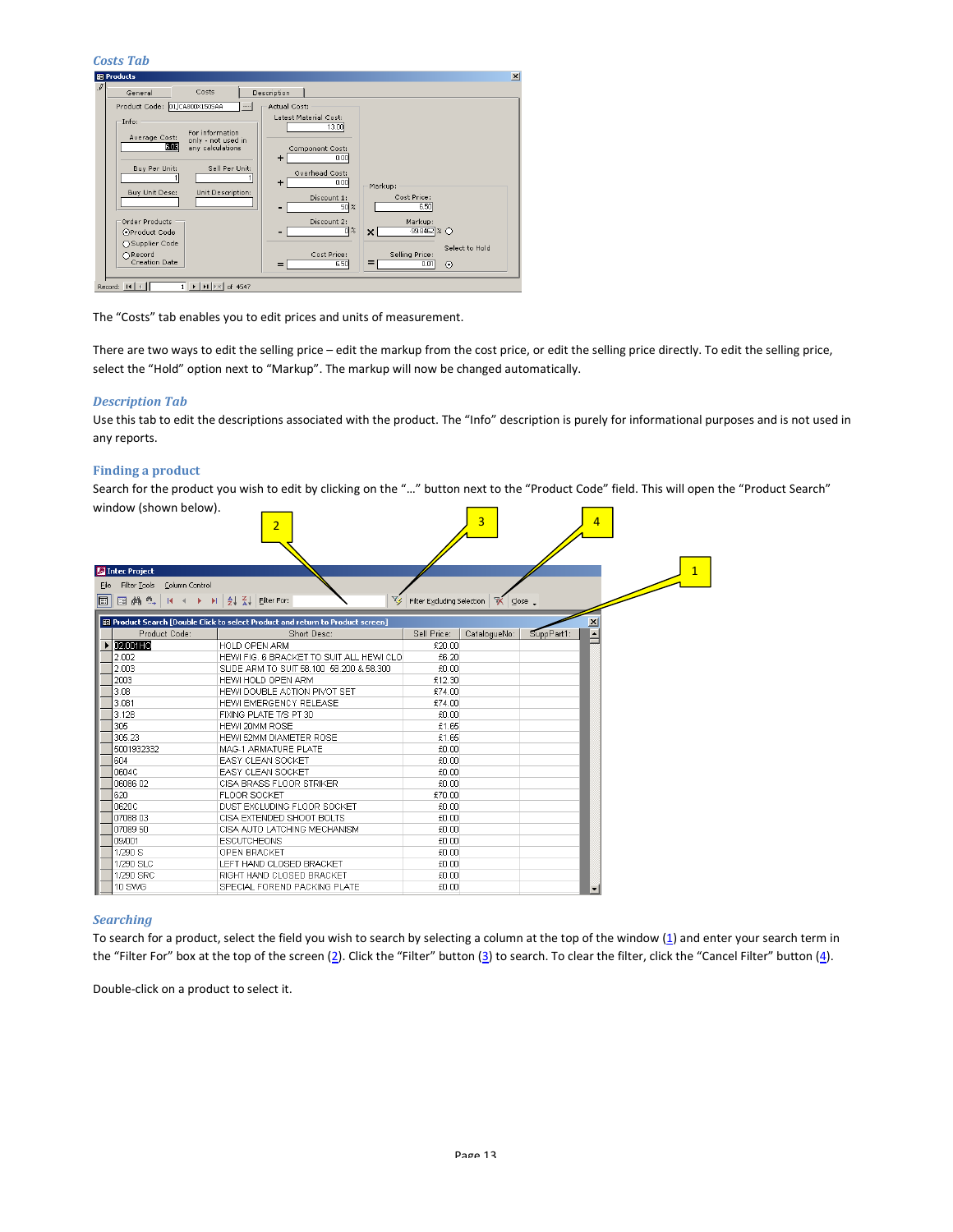# Changing the Report Header/Footer

You can change the header image and footer text that is displayed on reports. Select the "Rpt Header/Footer" option from the Maintain menu.

Note: This option is not available while a project is open.



You may define a header image to be printed at the top of all schedules.

This image MUST be a 480x128 pixel sized 24-bit bitmap image, with a resolution of 96dpi. The image will occupy a space of 12x3cm when printed on the page.

To set a header image, drag and drop the image file into the "Logo" box  $(1)$ .

#### Footer text

You may define up to 4 lines of footer text which will be printed at the bottom of all schedules. Simple edit the contents of the "Footer Text" boxes  $1-4$   $(2)$ .

Close the window to save your changes.

### Using a watermark

Intec Project includes the facility to add a watermark which will be printed in the background on all schedules.



31 Naise 2009<br>- Page Lorid

This image should be in JPEG format. It must be scaled to fit on an A4 page (for example 2480x3508 pixels).

Name the image "watermark.jpg" and place it in the Intec Project program directory (usually c:\IntecProject).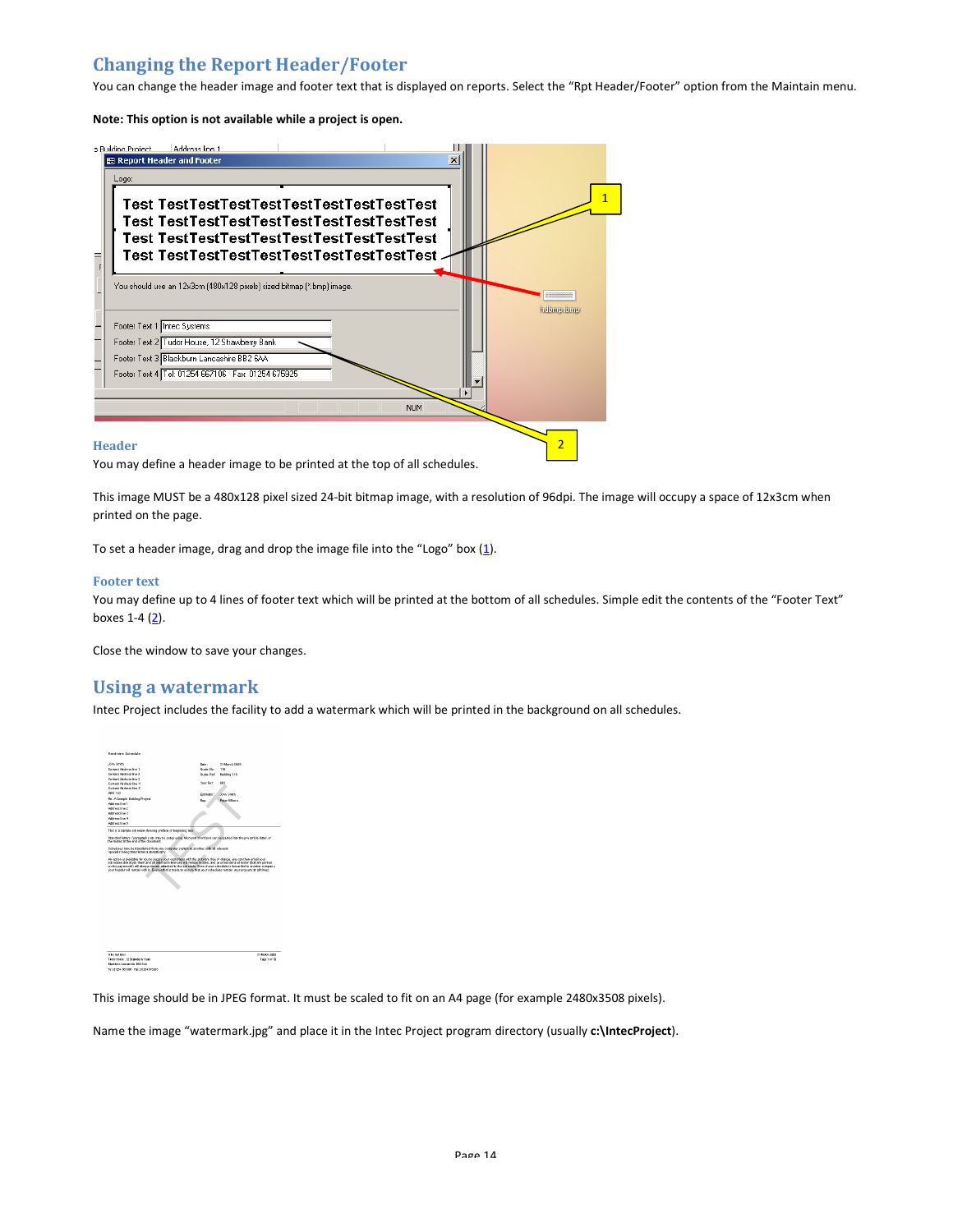# User Management

The system allows you to define usernames and passwords for each user of the system, whether you are in a multi- or single-user environment.  $\overline{1}$ 

| Maintain<br>File | Security<br>Help |  |
|------------------|------------------|--|
| Open Project     | User Management  |  |

Select "User Management" from the "Security" menu (1).

# **"User Maintenance" Form**<br>**B** User Maintenance



#### Adding a user

Click "Add"  $(1)$  on the "User Maintenance" form.

| 图 Add/Edit User        |        |    |
|------------------------|--------|----|
| Username: <u>User2</u> |        |    |
| Password: *****        |        |    |
| User Number: 2         |        |    |
|                        |        |    |
|                        |        |    |
|                        | Cancel | Οk |

Enter the desired username, password and user number. A user number must be set for every user.

#### Deleting a user

Select the record you wish to delete using the record selectors  $(3)$  and click "Delete"  $(2)$  on the "User Maintenance" form.

#### Editing a user

Select the record you wish to edit using the record selectors  $(3)$  and then click the "Edit" button  $(4)$ .

#### Unlocking a user ("User is already logged in")

If the program terminates abnormally (for instance, a user switches off their computer without exiting the program), the user may be "locked". This is when the system reports that they are still logged in. If this happens, they will receive the message shown below when they try to log in:

"User <username> is already logged in."

On a multi-user system, you may unlock a user by selecting their username and then clicking the "Unlock" button (5).

#### Unlocking a user from the login screen

If no user is able to log in to perform the unlock procedure, users may manually perform the unlock procedure by entering their username as normal and "reset" as the password.

#### **Warning**

You should not unlock a user while they are still actively using the system. The "locked" condition may also occur if the application stops working unexpectedly ("crashes"). If this happens, you should contact Intec Systems for support, as there may be a problem with your system.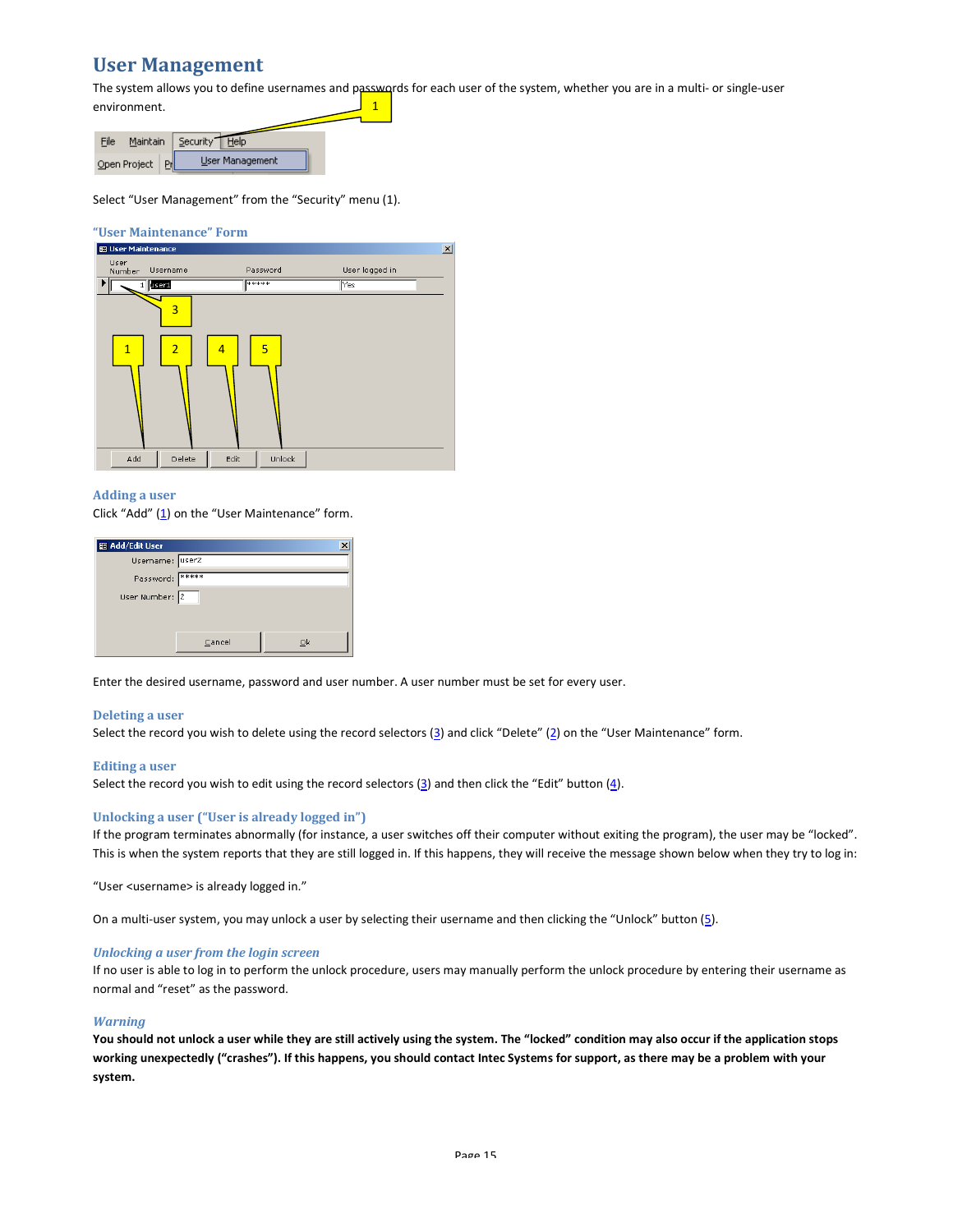# Editing a Project

The "Project" window (shown below) allows you to amend the schedule. It is split up into tabs for each part of the schedule.

# Common tabs

The following tabs are common to all project types:

### "Project" tab

This tab stores header and contact information about the schedule.



#### Rep/Estimator menus

The "Rep" and "Estimator" drop-down menus (1, 2) allow you to select the sales rep and estimator associated with the schedule. See "Reps" (Page 11) for information on defining rep details.

#### **Contact**

Select the contact associated with the project by clicking the "Search for contact" button (3). All schedules must have a valid contact assigned.

#### Automatically update cost summary

The "Automatically update cost summary" checkbox (4) controls whether or not recalculations for prices and totals take place automatically. You may wish to deselect this option on large projects to avoid the delay that can be associated with recalculation. Please note that you must then manually recalculate prices after changing the schedule. See "Cost Summary" for more information.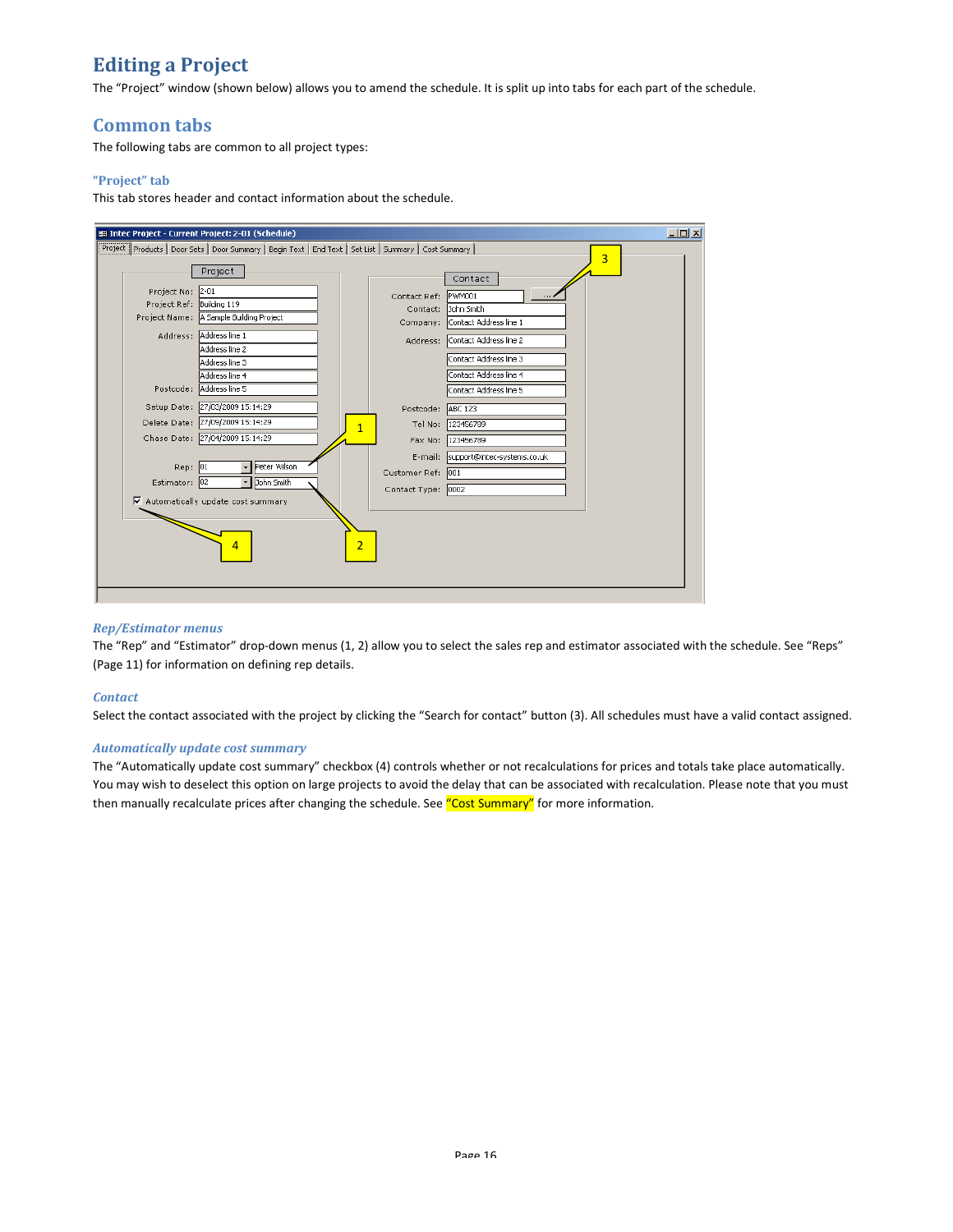#### "Begin Text/End Text"

| $  $ o $  \times  $<br>E Intec Project - Current Project: 119 (Schedule)                                                                                                                                                                                                                                                                                                                                                                                                                       |  |
|------------------------------------------------------------------------------------------------------------------------------------------------------------------------------------------------------------------------------------------------------------------------------------------------------------------------------------------------------------------------------------------------------------------------------------------------------------------------------------------------|--|
| Project   Products   Door Sets   Door Summary   Begin Text   End Text   Set List   Summary   Cost Summary                                                                                                                                                                                                                                                                                                                                                                                      |  |
| Begin Text:                                                                                                                                                                                                                                                                                                                                                                                                                                                                                    |  |
| This is a sample schedule showing preface or beginning text.                                                                                                                                                                                                                                                                                                                                                                                                                                   |  |
| Standard letters / paragraphs etc may be setup using Microsoft Word and can be pasted into the pre amble letter, or the motes at the end of<br>the document.                                                                                                                                                                                                                                                                                                                                   |  |
| Schedules may be transferred from one computer system to another, with all relevant<br>specials' being transferred automatically.                                                                                                                                                                                                                                                                                                                                                              |  |
| An option is available for you to supply your customers with the software free of charge, you can then email your schedules directly to them and<br>all internal references will remain hidden, and your header and footer (that are printed on the paperwork) will always remain attached to the<br>schedule. Even if your schedule is forwarded to another company your header will remain with it. Every effort is made to ensure that your<br>schedules remain your property at all times. |  |
|                                                                                                                                                                                                                                                                                                                                                                                                                                                                                                |  |
|                                                                                                                                                                                                                                                                                                                                                                                                                                                                                                |  |
|                                                                                                                                                                                                                                                                                                                                                                                                                                                                                                |  |

These are custom texts that are printed at the beginning and end of the current schedule. They can be as long as required. To edit these texts, simply click on the relevant tab and make changes.

#### "Products" tab

| 01/CA800X150SAA<br>Product Code:<br>External<br>01/CA800X150SAA<br>Product Code:                                                                                                           | Cost Price:<br>6,50<br>Cost U.O.M.:<br>Margin:<br>100<br>Markup:<br>Sell U.O.M.:<br>13.00<br>Sell Price:<br>0.00<br>Total Sell Price:<br>Qty:                                                                                                                                                                                                                                                                                                                                     |
|--------------------------------------------------------------------------------------------------------------------------------------------------------------------------------------------|-----------------------------------------------------------------------------------------------------------------------------------------------------------------------------------------------------------------------------------------------------------------------------------------------------------------------------------------------------------------------------------------------------------------------------------------------------------------------------------|
| Sell Unit Desc:<br>Product Type: 6<br>800X150MM SAA KICKPLATES C/W<br>Short Client<br><b>SCREWS</b><br>Description:<br>External Client Description:<br>800X150MM SAA KICKPLATES C/W SCREWS | Line Ref:<br>Page Ref:<br>01/CA800X150SAA 800X150MM SAA KICKPLATES C/W SCREWS<br>0604C<br>EASY CLEAN SOCKET<br>107088.03.<br>CISA EXTENDED SHOOT BOLTS<br>111R01.130PZ<br>HEWI 20MM DIA LEVERS/ROSES/ESCUTCHEO!<br>550.33.3.1<br>PULL HANDLE<br>57.986<br>HEWI KICKPLATE - 900x200MM<br>57.986FP<br>HEWI PUSH PLATE - 400X90MM<br>57.986MRP<br>MID RAIL PLATE 900x400mm<br>611.90.13<br>HEWI WALL MOUNTED DOOR STOP<br>620<br><b>FLOOR SOCKET</b><br>عميجا<br>EIRE DOOR KEER GUUT |
| 5<br>3<br>$\overline{4}$<br><b>Actions:</b><br>$\Lambda_{\rm IR}$<br>ж<br>入<br>Add Product<br>Replace<br>Del Product<br>Create Special                                                     | $\overline{7}$<br>6<br>耳<br>马<br>Product/Door Report<br>Door Matrix (Excel)                                                                                                                                                                                                                                                                                                                                                                                                       |

#### Products on project

2

The "Products on project" box (1) lists all products that are in use on the current schedule. Click on a product to view or edit its details.

#### Editing products

Changes that are made to products in the "Products" tab will only affect the current schedule. You may wish, for instance, to price certain items for this schedule only, or change the description of a particular item.

### Adding a product

Click the "Add Product" button (2) to add a product to the schedule. The "Product Search" window will appear - select a product by doubleclicking. For more information, see "Searching for a product" (Page 13).

#### Deleting a product

Click the "Del product" button  $(3)$  to delete the selected product from the schedule.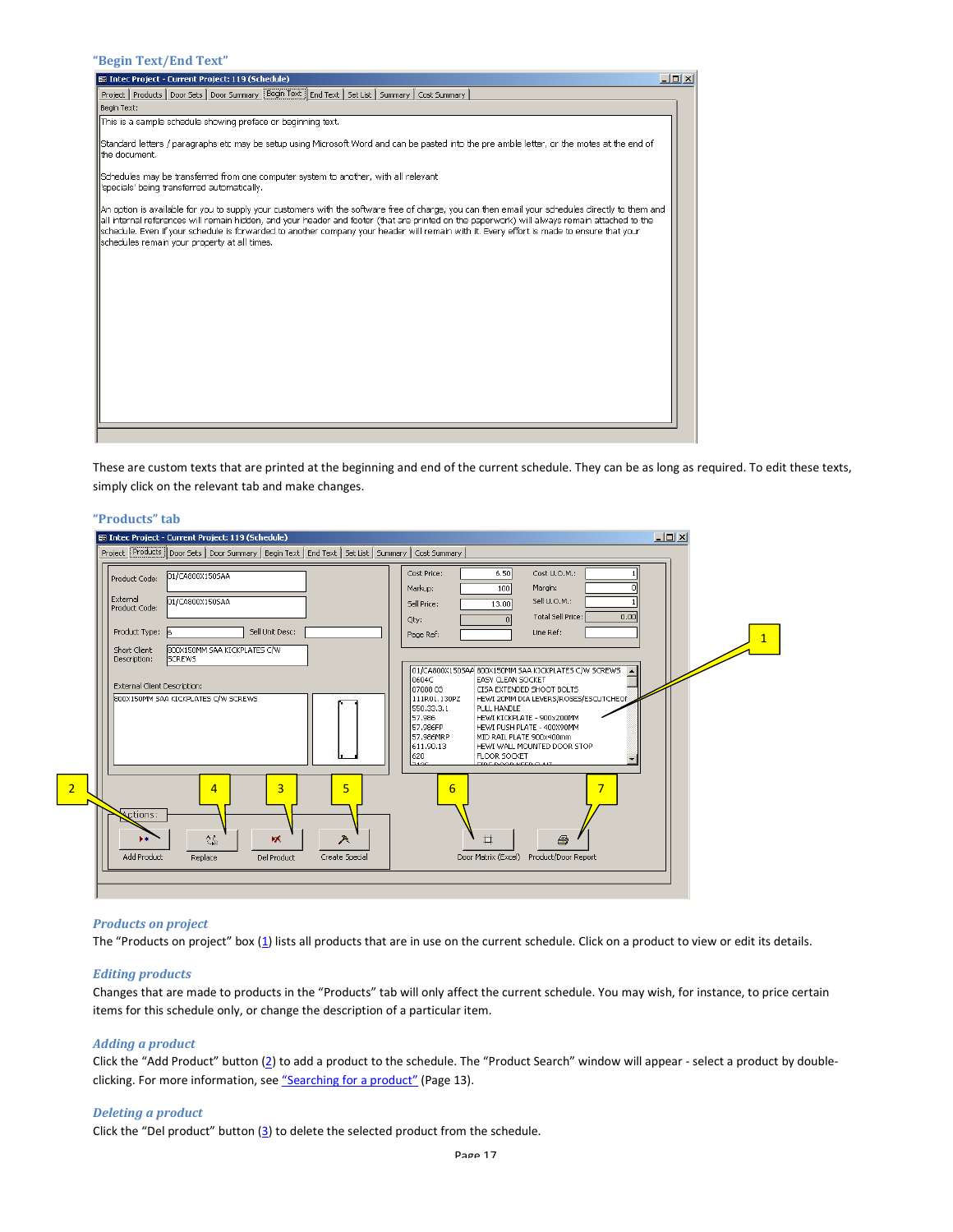#### Replacing products

This feature replaces the selected product with another product. This change will apply to all sets that use the product.

Click the "Replace" button (4). The "Product Search" window will appear. For more information, see "Searching for a product" (Page 13).

Select the new product you wish to use. The following message will appear:



Click "Yes" to confirm the replacement product.

#### Special products

Intec Project provides the facility to use special products. These are unique to a particular schedule.

To create a special product click the "Create Special" button  $(5)$ . The following message will appear:

| <b>Create Special Product</b>                                                     |  |
|-----------------------------------------------------------------------------------|--|
| This will create a new Special and open the Product edit window.<br>Are you sure? |  |
| No<br>P <sub>c</sub>                                                              |  |

Click "Yes" to continue. The new product will be created, with a unique product code in the predefined format. See "Defining Special Codes" (Page 11) for information on changing the default format.

The new product will then be shown for editing in the "Product Maintenance" window - for more information, see "Product Maintenance" (Page 12).

When you are ready to add the new product to the project, click the "Add Special to Project" button.

#### Excel Door matrix (Schedule projects only)

Note: This option is only available in a door schedule project. Your system needs to have Microsoft Excel (2000+) installed to use this option.

The "Door Matrix" feature outputs a matrix to an Excel spreadsheet, showing the quantity of each product on a particular door. To use this feature, click the "Door Matrix (Excel)" button  $(6)$ . The following window will appear:



Select whether you would like to use external or internal product codes from the "Display Product Codes as" option (1). Click the "Ok" button  $(2)$  to generate the report - the Matrix report should now be displayed in Excel.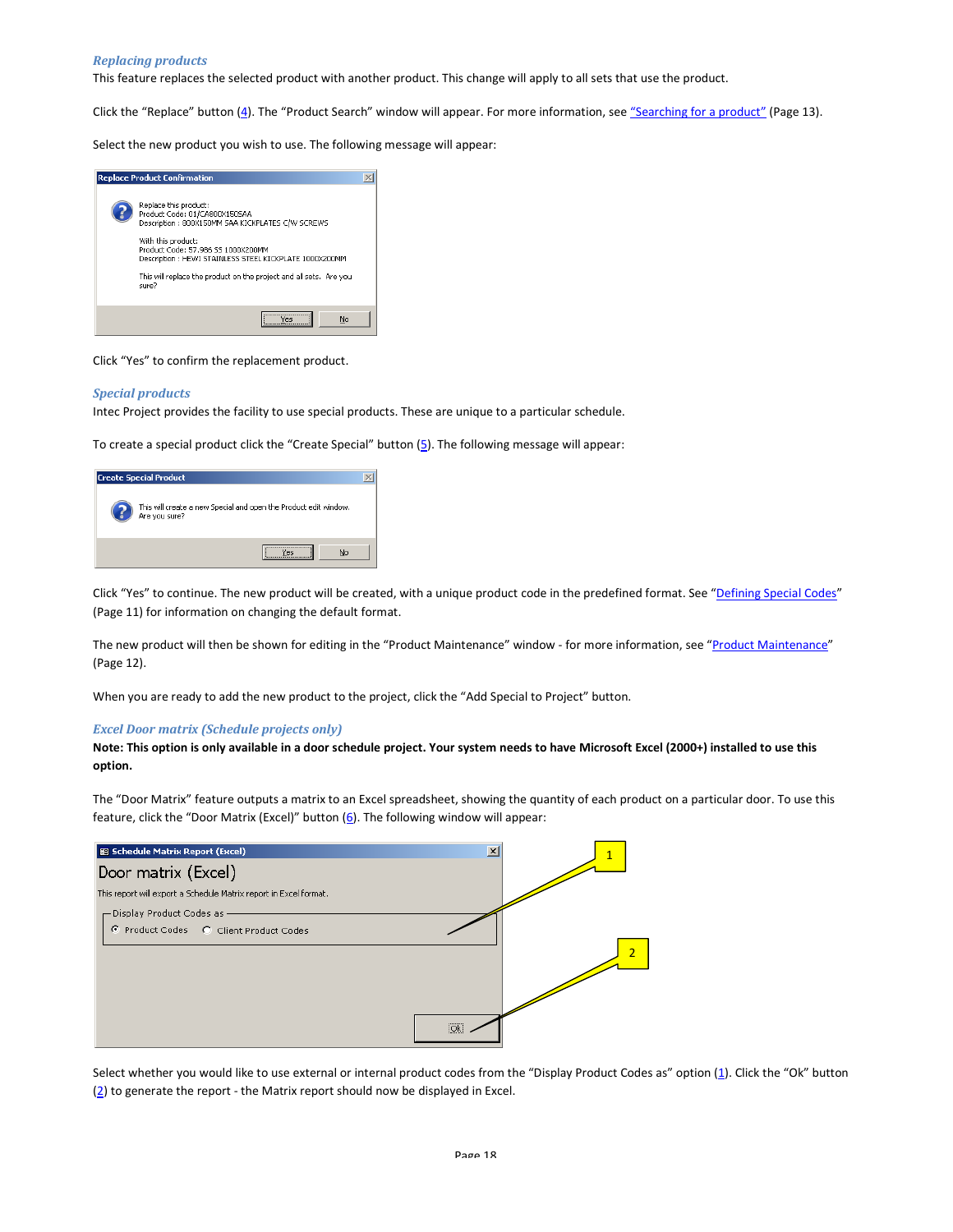| <b>Door Matrix Report</b> |                                                     |             |   |     |                          |     |                   |                |                |                |                |     |     |        |   |   |                  |   |                          |  |
|---------------------------|-----------------------------------------------------|-------------|---|-----|--------------------------|-----|-------------------|----------------|----------------|----------------|----------------|-----|-----|--------|---|---|------------------|---|--------------------------|--|
| <b>Project:</b>           | Building 119<br>119                                 |             |   |     |                          |     |                   |                |                |                |                |     |     |        |   |   |                  |   |                          |  |
| Product                   |                                                     | $\mathbf -$ | m | LO. | $\overline{\phantom{0}}$ |     |                   | G              | ∼              | $_{\infty}$    | o              |     |     | $\sim$ | m | ਚ |                  | G | $\overline{\phantom{0}}$ |  |
| Code                      | Description                                         | 8           | 8 | 5   | 5                        | G07 | E15               | 륜              | 륜              | 륜              | 문              | F20 | F21 | 윤      | 윤 | 윤 | F <sub>0</sub> 2 | 5 | 륜                        |  |
| 550.33.3.1                | PULL HANDLE                                         | 2           |   |     |                          |     |                   |                |                |                |                |     |     |        |   |   |                  |   |                          |  |
| 57.986FP                  | HEWI PUSH PLATE - 400X90MM                          | 2           |   |     |                          |     |                   |                |                |                |                |     |     |        |   |   |                  |   |                          |  |
| 713S                      | FIRE DOOR KEEP SHUT                                 | 4           | 2 |     | 1                        | 1   | 1                 | $\mathbf{1}$   | 1              | $\mathbf{1}$   | 1              | 1   | 1   | 1      | 1 |   | 2                | 1 | $\mathbf{1}$             |  |
| 57.986                    | HEWI KICKPLATE - 900x200MM                          |             | 2 |     | 2                        | 2   | 2                 | 2              | $\overline{2}$ | 2              | 2              | 2   | 2   | 2      | 2 |   |                  | 2 | 21                       |  |
| 57.986MRP                 | MID RAIL PLATE 900x400mm                            | 4           |   |     |                          | 2   | $\overline{2}$    | $\overline{2}$ | $\overline{2}$ | $\overline{2}$ | $\overline{2}$ | 2   | 2   | 2      | 2 | 2 |                  |   |                          |  |
| 611.90.13                 | HEWI WALL MOUNTED DOOR STOP                         |             |   |     |                          |     |                   |                |                |                |                |     |     |        |   |   |                  |   |                          |  |
| H208                      | <b>HINGE</b>                                        | 6           | 3 | 3   | 3                        | 3   | $\lvert 3 \rvert$ | 3              | $\lvert$       | 3              | 31             | 3   | 3   | 3      | з | 3 | 3                | 3 | 3                        |  |
| TS93 EMF                  | <b>DOOR CLOSER</b>                                  | 2           |   |     |                          |     |                   |                |                |                |                |     |     |        |   |   |                  |   |                          |  |
| 111R01.130PZ              | HEWI 20MM DIA LEVERS/ROSES/ESCUTCHEON               |             |   |     |                          |     |                   |                |                |                |                | 1   | 1   | 1      |   |   |                  |   |                          |  |
| 90.188.2                  | SASHLOCK                                            |             |   |     |                          |     |                   |                |                |                |                |     |     |        |   |   |                  |   | 1                        |  |
| SINGLE CYLINDER           | RUKO SINGLE CYLINDER MASTER SYSTEM                  |             |   |     |                          |     | 1                 |                |                | 1              | 1              | 1   | 1   | 1      |   |   |                  |   |                          |  |
| TS92 EMF                  | DOOR CLOSER                                         |             |   |     |                          |     |                   |                |                |                |                |     |     |        |   |   |                  |   | $\mathbf{1}$             |  |
| 98.834                    | <b>FLUSH BOLT</b>                                   |             |   |     |                          |     |                   |                |                |                | 1              | 1   | 1   | 1      |   |   |                  |   |                          |  |
| 620                       | <b>FLOOR SOCKET</b>                                 |             |   |     |                          | 1   |                   |                |                |                |                | 1   | 1   | 1      |   |   |                  |   |                          |  |
|                           | 01/CA800X150SAA 800X150MM SAA KICKPLATES C/W SCREWS |             |   |     |                          |     |                   |                |                |                |                |     |     |        |   |   |                  |   |                          |  |
| 0604C                     | <b>EASY CLEAN SOCKET</b>                            |             |   |     |                          |     |                   |                |                |                |                |     |     |        |   |   |                  |   |                          |  |
| 0708803                   | CISA EXTENDED SHOOT BOLTS                           |             |   |     |                          |     |                   |                |                |                |                |     |     |        |   |   |                  |   |                          |  |
|                           |                                                     |             |   |     |                          |     |                   |                |                |                |                |     |     |        |   |   |                  |   |                          |  |

A sample matrix report

### "Cost Summary" Tab

This tab provides a summary of all products on the project, their quantities, the selling and cost price, margin (including the total average margin) and line values.

The values in this tab will usually be recalculated automatically after making a change to related parts of the project, unless "Automatically Update Cost Summary" in the "Products" tab (See page 16) is deselected.

| <b>E Intec Project - Current Project: 119 (Schedule)</b> |                      |      |            |           |                                                                                                         |            |        | 口回り                      |
|----------------------------------------------------------|----------------------|------|------------|-----------|---------------------------------------------------------------------------------------------------------|------------|--------|--------------------------|
|                                                          |                      |      |            |           | Project   Products   Door Sets   Door Summary   Begin Text   End Text   Set List   Summary Cost Summary |            |        |                          |
| Product Code                                             | Description          | Qty  | Cost Price | Markup    | Sell Price                                                                                              | Line Value | Margin |                          |
| $\triangleright$ 01/CA800X150SAA                         | 800X150MM SA         | 0.0  | 5.50       | 100.00    | 13.00                                                                                                   | 0.00       | 0.00   |                          |
| 0604C                                                    | EASY CLEAN SC        | 0.0  | 0.01       | $-100.00$ | 0.00                                                                                                    | 0.00       | 0.00   |                          |
| 07088 03                                                 | <b>CISA EXTENDED</b> | 0,0  | 0.01       | $-100.00$ | 0.00                                                                                                    | 0.00       | 0.00   |                          |
| 111R01.130PZ                                             | HEWI 20MM DI         | 17.0 | 10.00      | 499.00    | 59.90                                                                                                   | 1018.30    | 83.31  |                          |
| 550.33.3.1                                               | PULL HANDLE          | 2.0  | 12.96      | 100.00    | 25.92                                                                                                   | 51.84      | 50.00  |                          |
| 57.986                                                   | HEWI KICKPLA"        | 38.0 | 25.00      | 100.00    | 50.00                                                                                                   | 1900.00    | 50.00  |                          |
| 57.986FP                                                 | HEWI PUSH PLA        | 2.0  | 11.50      | 200.00    | 34.50                                                                                                   | 69.00      | 66.67  |                          |
| 57.986MRP                                                | MID RAIL PLATI       | 26.0 | 12.01      | 200.00    | 36.03                                                                                                   | 936.78     | 66.67  |                          |
| 611.90.13                                                | <b>HEWI WALL MC</b>  | 0.0  | 2.40       | 200.00    | 7.20                                                                                                    | 0.00       | 0.00   |                          |
| 620                                                      | <b>FLOOR SOCKET</b>  | 11.0 | 35.01      | 100.00    | 70.02                                                                                                   | 770.22     | 50.00  |                          |
| 7135                                                     | <b>FIRE DOOR KEE</b> | 23.0 | 3.01       | 49.83     | 4.51                                                                                                    | 103.73     | 33.26  |                          |
| 90.188.2                                                 | <b>SASHLOCK</b>      | 17.0 | 2.75       | 49.82     | 4.12                                                                                                    | 70.04      | 33.25  |                          |
| 98.834                                                   | <b>FLUSH BOLT</b>    | 11.0 | 17.34      | 50.00     | 26.01                                                                                                   | 286.11     | 33.33  |                          |
| H208                                                     | <b>HINGE</b>         | 57.0 | 6.50       | 100.00    | 13.00                                                                                                   | 741.00     | 50.00  |                          |
| SINGLE CYLINDER                                          | RUKO SINGLE (        | 17.0 | 17.50      | 100.00    | 35.00                                                                                                   | 595.00     | 50.00  |                          |
| TS92 EMF                                                 | DOOR CLOSER          | 6.0  | 78.00      | 100.00    | 156.00                                                                                                  | 936.00     | 50.00  |                          |
| TS93 EMF                                                 | DOOR CLOSER          | 13.0 | 128.00     | 100.00    | 256.00                                                                                                  | 3328.00    | 50.00  |                          |
| $\mathbf{1}$                                             |                      |      |            |           |                                                                                                         |            |        |                          |
| Recalculate All                                          |                      |      | 4973.01    | 117.29    | 10806.02                                                                                                | 10806.02   | 53.98  | $\overline{\phantom{a}}$ |
|                                                          |                      |      |            |           |                                                                                                         |            |        |                          |

Click the "Recalculate All" button  $(1)$  to manually recalculate.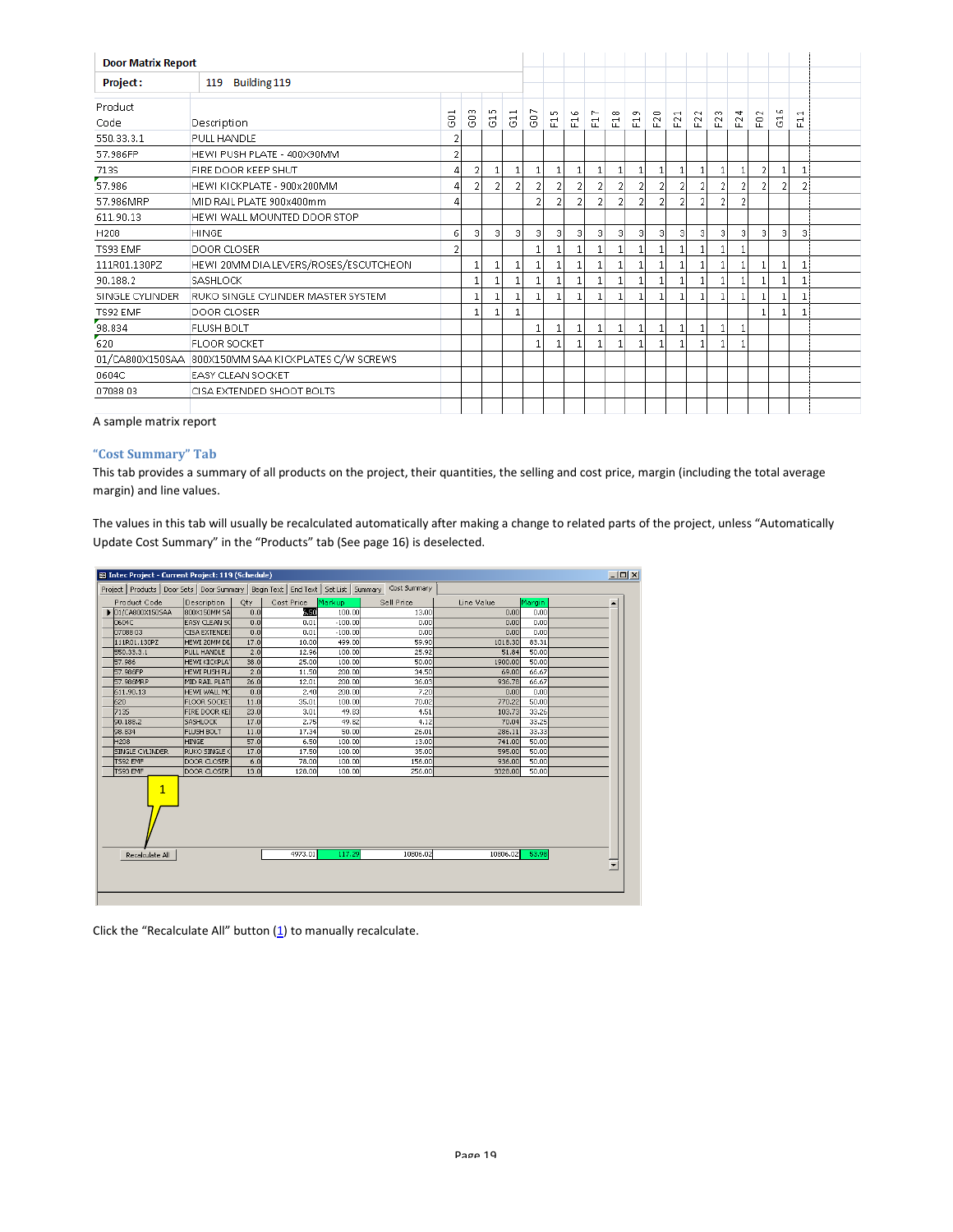

#### Editing sets

#### Selecting the set to edit

Select the set to edit using the "Set:" dropdown menu  $(5)$ . This will show a list of all sets currently on the project.

#### Adding products to the set

Add a new product to the set by selecting it from the "Product Code" dropdown menu  $(3)$ , or by clicking the "Add Product" button  $(4)$ .

#### Assigning an image to the set

Intec Project offers the facility to assign images to a door set. Click the "Set Image" label (6) to select the image you wish to use from your computer's hard drive.

#### Deleting products from the set

To delete a product from the set, select the product you wish to delete by using the record selectors (2), and then click the "Remove Product" button (7).

#### Modifying the set text

The "Set Text" box (11) allows you to define a description associated with the set, for instance "Hall doors" or "Main entrance".

#### Deleting the current set

Delete the currently selected set by pressing the "Delete Set" button  $(8)$ .

#### Comparing sets

You can compare the currently selected sets with other sets on the project by pressing the "Compare" button (10). This can be useful if you want to eliminate duplicate sets on your project. If the set matches, you will see the message:



#### Creating a New Set

To add a new door set to the current schedule, click the "New Set" button (1). The following message will appear: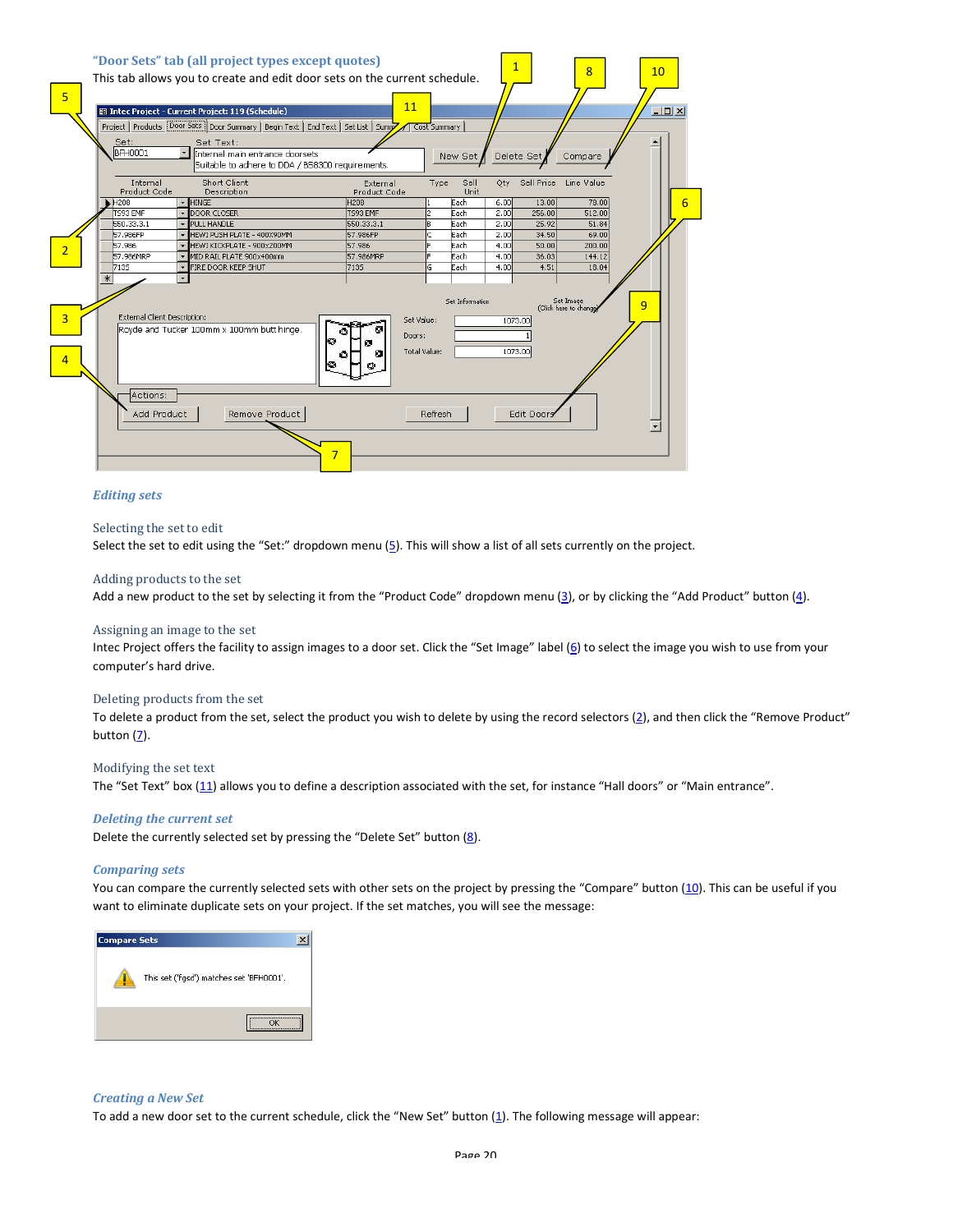| Create New Set                                                |        |
|---------------------------------------------------------------|--------|
| Please enter the new Set Reference<br>(10 characters maximum) | 0K.    |
|                                                               | Cancel |
|                                                               |        |
|                                                               |        |
|                                                               |        |

Enter the reference number for the new door set and click "Ok". Next, you will be asked if you wish to copy an existing set:



Select "Yes" to copy an existing set from any project. See "Copying an existing set" (Page 21) for more details.

After you complete the process, the new set will be created.

#### Copying an existing set

If you choose to copy an existing door set, the "Copy Set from Project" window will appear.



Select the source project (1, defaults to the current project) and source set (2). The "Products on Set" list will show which products are present on the set (3).

Click "Copy" (4) to confirm. Close the window if you wish to cancel.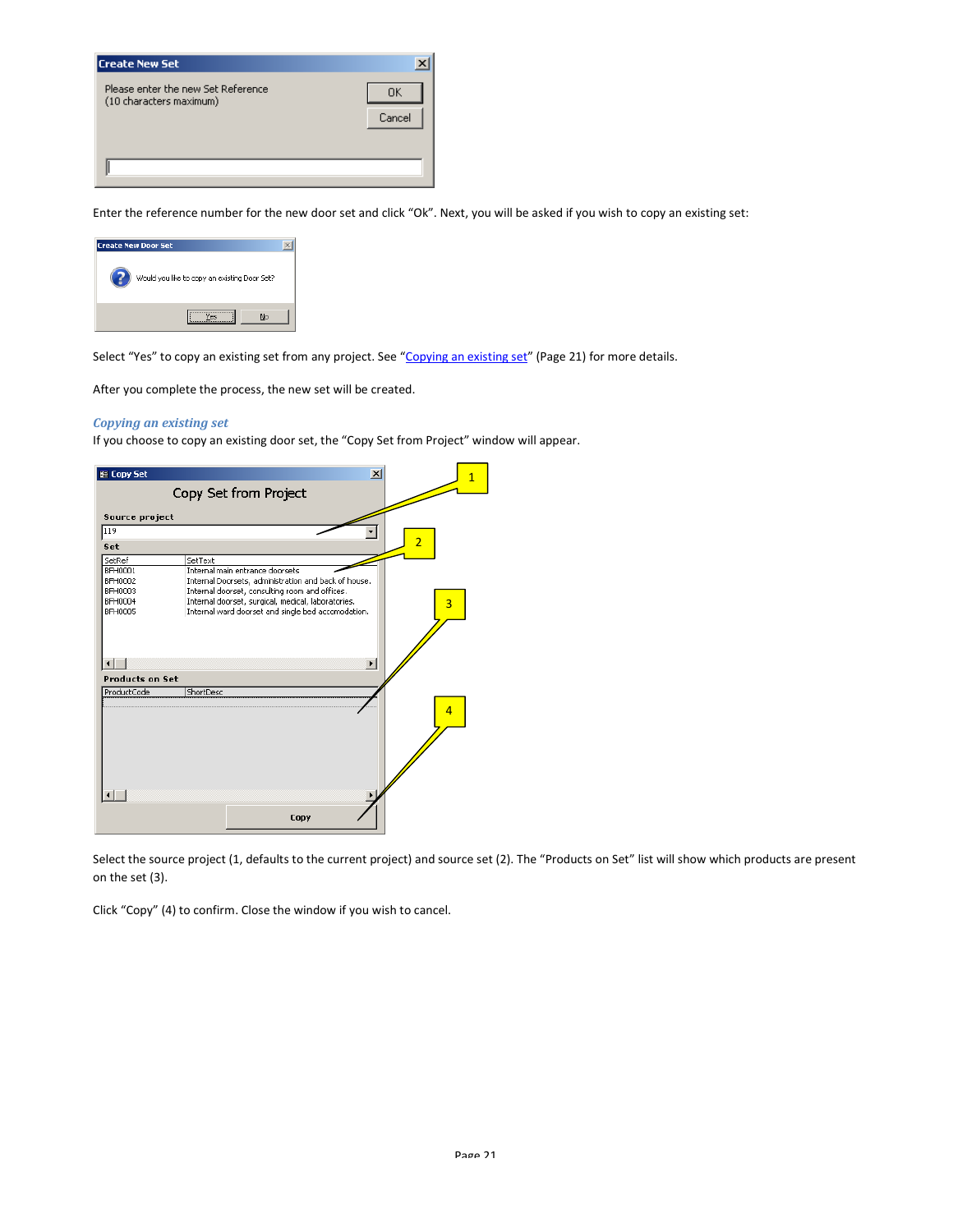#### Assigning doors to the current set

1

Assign doors to the currently selected set by pressing the "Edit Doors" button (9). The "Edit Doors" window (shown below) will appear.

Note: This option is only available on door schedules. House type projects do not use doors.

| Current Set:       | Set Text:                       | Internal main entrance doorsets                  |
|--------------------|---------------------------------|--------------------------------------------------|
| fgsd               |                                 | Suitable to adhere to DDA / BS8300 requirements. |
|                    | Door Reference Door Description | Door Sequence                                    |
|                    |                                 |                                                  |
|                    |                                 |                                                  |
|                    |                                 |                                                  |
|                    |                                 |                                                  |
|                    |                                 |                                                  |
|                    |                                 |                                                  |
|                    |                                 | 3                                                |
|                    |                                 |                                                  |
|                    |                                 |                                                  |
|                    |                                 |                                                  |
|                    |                                 |                                                  |
|                    |                                 |                                                  |
| Actions:<br>Delete | Add Range                       | Return To Set                                    |

#### Adding doors

Add doors to the set by entering the door reference, description and sequence.

#### Removing doors

Select the door you wish to remove using the record selectors  $(1)$ . Click the "Delete" button  $(2)$  to delete the door.

#### Adding a range of doors

You can add a range of doors, with the prefix and numbers you specify. Click the "Add Range" button (3). The "Add Doors: Add Range" window will appear (shown below).



Enter the desired prefix, start number and suffix under "Enter the starting door reference"  $(1)$ .

Input the number of doors you would like added and the value by which the door number is to be incremented each time  $(2)$ . If you would like to add your doors to a specific sequence, enter it in "Add Doors to this Sequence" (3).

A sample of the doors to be added will appear in the "Check Sample Output" list  $(4)$ .

Click the "Add Doors" button  $(5)$  to confirm, or "Return to Doors"  $(6)$  to cancel.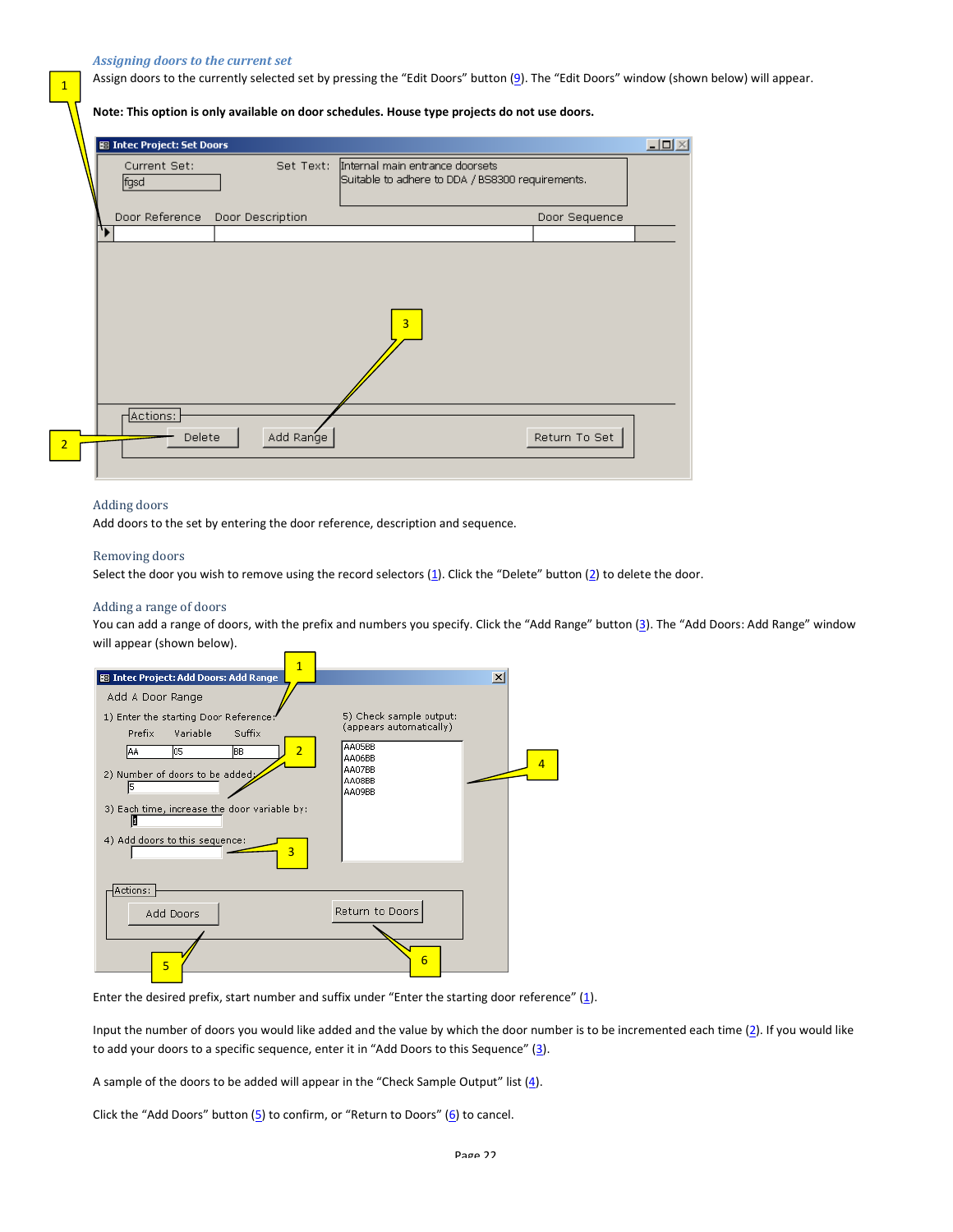# Door Schedule projects

The following tabs are available on door schedule projects only.

### "Door Summary" tab

This tab lists all doors on the project, the set they belong to, and the date packed (see Packing Lists for more information)

|                  |                | E Intec Project - Current Project: 119 (Schedule) | Project   Products   Door Sets   Door Summary   Begin Text   End Text   Set List   Summary   Cost Summary |              | $\Box$ o $\times$ |
|------------------|----------------|---------------------------------------------------|-----------------------------------------------------------------------------------------------------------|--------------|-------------------|
| Door Ref         | Sequence Set   |                                                   | Door Description                                                                                          | Packing Date |                   |
| F02              | 2              | BFH0002                                           | Sisters Office                                                                                            |              |                   |
| F11              | 2              | BFH0004                                           | Lab 2                                                                                                     |              |                   |
| F15              | l2             | BFH0005                                           | First Floor Ward                                                                                          |              |                   |
| F16              | 2              | BFH0005                                           | First Floor Ward                                                                                          |              |                   |
| F17              | 2              | BFH0005                                           | First Floor Ward                                                                                          |              |                   |
| F18              | $\overline{2}$ | BFH0005                                           | First Floor Ward                                                                                          |              |                   |
| F19              | 2              | BFH0005                                           | First Floor Ward                                                                                          |              |                   |
| F20              | l2             | BFH0005                                           | First Floor Ward                                                                                          |              |                   |
| F21              | 2              | BFH0005                                           | First Floor Ward                                                                                          |              |                   |
| F <sub>22</sub>  | l2             | BFH0005                                           | First Floor Ward                                                                                          |              |                   |
| F <sub>23</sub>  | 2              | BFH0005                                           | First Floor Ward                                                                                          |              |                   |
| F24              | l2             | BFH0005                                           | First Floor Ward                                                                                          |              |                   |
| $\overline{G01}$ |                | BFH0001                                           | Main Entrance                                                                                             |              |                   |
| Go3              |                | BFH0002                                           | Admin Office                                                                                              |              |                   |
| G <sub>07</sub>  |                | BFH0005                                           | Ground floor ward                                                                                         |              |                   |
| G11              |                | BFH0004                                           | Lab <sub>1</sub>                                                                                          |              |                   |
| G <sub>15</sub>  |                | BFH0003                                           | Consulting Room 1                                                                                         |              |                   |
| G <sub>16</sub>  |                | BFH0003                                           | Consulting Room 2                                                                                         |              |                   |

### Moving doors

The "Move Doors" button  $(\underline{1})$  allows you to move the selected door(s) to another set. Upon clicking this button, the following window will appear:

|     | 图 frmMoveDoors_SelDestSet: Form |                                                    |  |
|-----|---------------------------------|----------------------------------------------------|--|
|     |                                 | Move Doors                                         |  |
|     |                                 | Please select destination set by double-clicking   |  |
|     | <b>BFH0001</b>                  | Internal main entrance doorsets                    |  |
|     | <b>BFH0002</b>                  | Internal Doorsets, administration and back of hous |  |
|     | BFH0003                         | Internal doorset, consulting room and offices.     |  |
|     | BFH0004                         | Internal doorset, surgical, medical, laboratories. |  |
|     | <b>BFH0005</b>                  | Internal ward doorset and single bed accomodatior  |  |
|     | lfgsd                           | Internal main entrance doorsets                    |  |
| $*$ |                                 |                                                    |  |
|     |                                 |                                                    |  |
|     |                                 |                                                    |  |
|     |                                 |                                                    |  |
|     |                                 |                                                    |  |
|     |                                 |                                                    |  |
|     |                                 |                                                    |  |
|     |                                 |                                                    |  |
|     |                                 |                                                    |  |
|     |                                 |                                                    |  |
|     | Record: 14                      | $1 \rightarrow  H $                                |  |

Double-click on the destination set to select it. Close the window if you wish to cancel the operation.

#### Deleting doors

Select the door(s) you wish to delete and click on "Delete Doors" (2). In the following confirmation window, select "Yes" to go ahead with the deletion.

#### Note: this operation cannot be undone.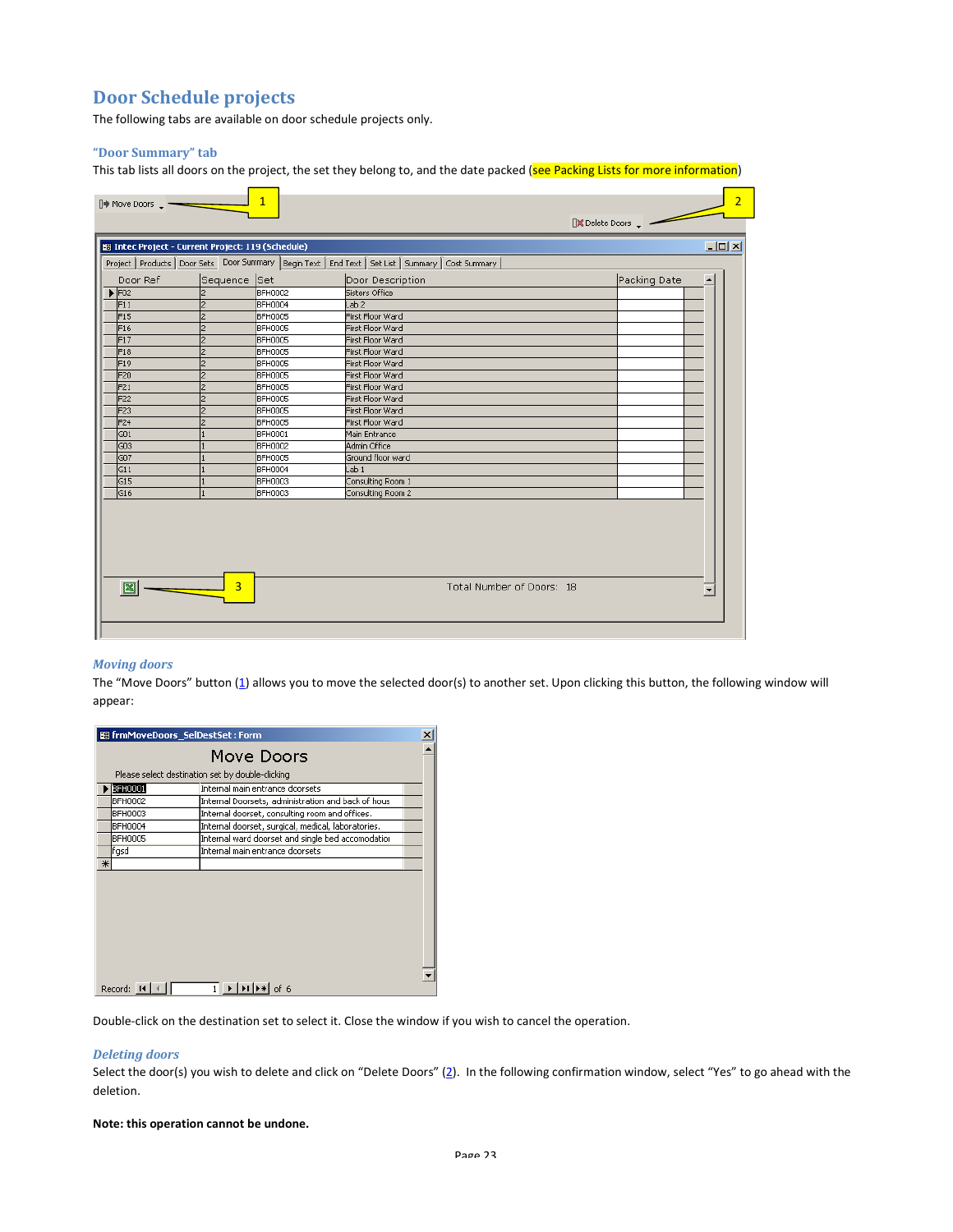#### Excel Door List

The software includes the ability to export a list of all doors on the project to an Excel spreadsheet.

### Note: Your system needs to have Microsoft Excel (2000+) installed to use this option.

Press the "Excel" button  $(3)$ . The following message will appear:



Click "Ok" to continue. Excel should now open.

| $\mathbf{1}$    | <b>Project:</b> | <b>Building 119</b><br>119      |  |
|-----------------|-----------------|---------------------------------|--|
| 2               |                 |                                 |  |
| 3               |                 | Door Reference Door Description |  |
| 4               | G01             | Main Entrance                   |  |
| 5               | G03             | Admin Office                    |  |
| 6               | G15             | Consulting Room 1               |  |
| 7               | G11             | Lab 1                           |  |
| 8               | G07             | Ground floor ward               |  |
| 9               | F15             | First Floor Ward                |  |
| 10              | F <sub>16</sub> | First Floor Ward                |  |
| 11              | F17             | First Floor Ward                |  |
| 12 <sup>1</sup> | F18             | First Floor Ward                |  |
|                 | 13 F19          | First Floor Ward                |  |
|                 | 14 F20          | First Floor Ward                |  |
|                 | 15 F21          | First Floor Ward                |  |
| 16              | F22             | First Floor Ward                |  |
| 17              | F23             | First Floor Ward                |  |
| 18              | F24             | First Floor Ward                |  |
| 19              | F02             | Sisters Office                  |  |
| 20 <sub>1</sub> | G16             | Consulting Room 2               |  |
| 21.             | F11             | Lab 2                           |  |

A sample Excel door list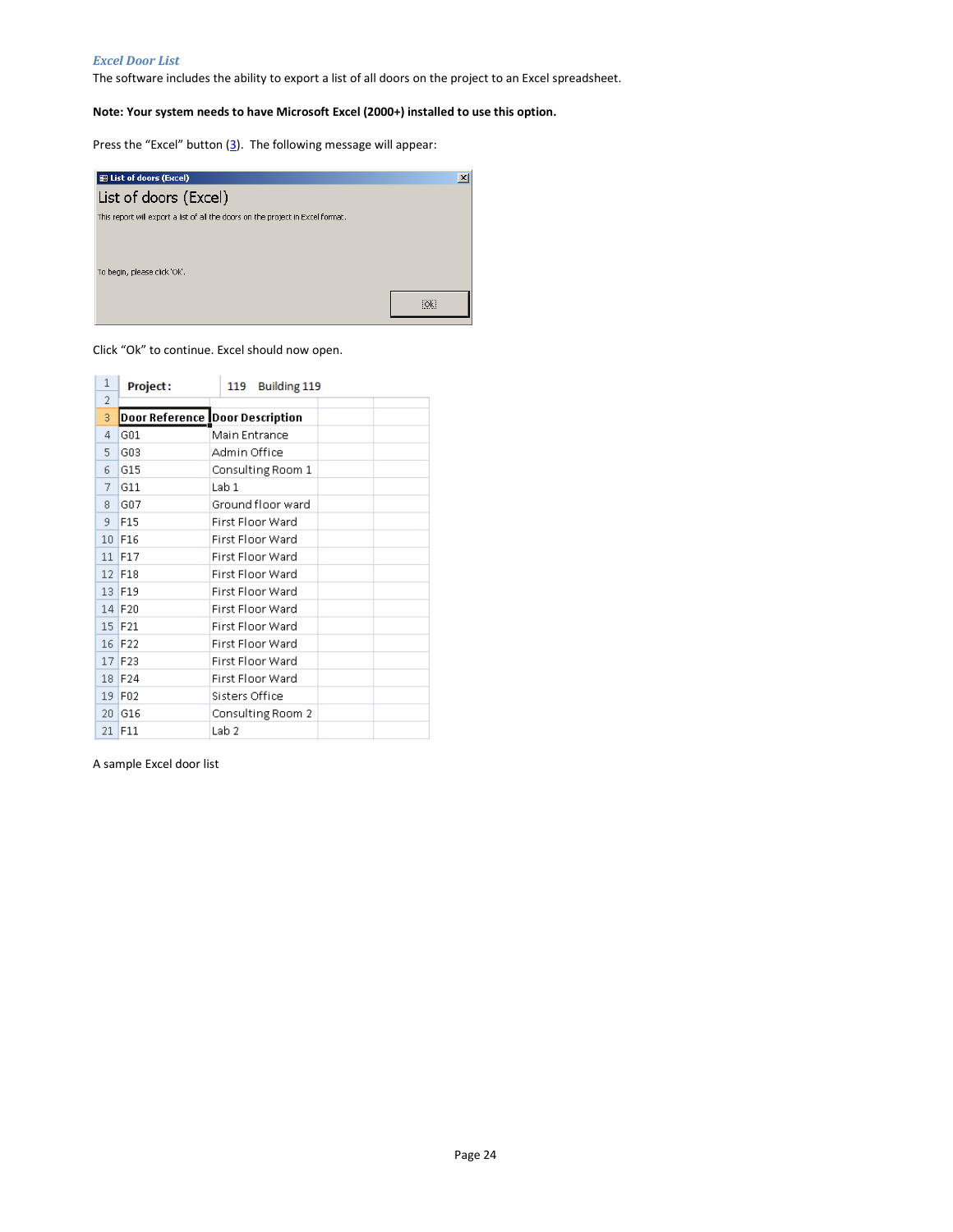Set List The "Set List" tab shows a summary of products on the project organised by set.

| Set Ref                  | Product Code           | Description                               | Total           |  |
|--------------------------|------------------------|-------------------------------------------|-----------------|--|
| $\triangleright$ BFH0001 | <b>H208</b>            | <b>HTMGF</b>                              | 57              |  |
| BFH0001                  | TS93 FMF               | DOOR CLOSER                               | 13              |  |
| BFH0001                  | 550.33.3.1             | PULL HANDLE                               | $\overline{2}$  |  |
| BFH0001                  | 57.986FP               | HEWI PUSH PLATE - 400X90MM                | $\overline{c}$  |  |
| <b>BFH0001</b>           | 57.986MRP              | MID RAIL PLATE 900x400mm                  | 26              |  |
| <b>BFH0001</b>           | 57.986                 | HEWI KICKPLATE - 900x200MM                | 38              |  |
| <b>BFH0001</b>           | 7135                   | FIRE DOOR KEEP SHIIT                      | 23              |  |
| BFH0002                  | <b>H208</b>            | <b>HINGE</b>                              | 57              |  |
| BFH0002                  | TS92 FMF               | DOOR CLOSER                               | 6               |  |
| BFH0002                  | 90.188.2               | <b>SASHLOCK</b>                           | 17              |  |
| <b>BFH0002</b>           | SINGLE CYLINDER        | RUKO SINGLE CYLINDER MASTER SYSTEM        | 17              |  |
| <b>BFH0002</b>           | 111R01.130PZ           | HEWI 20MM DIA LEVERS/ROSES/ESCUTCHEON     | 17              |  |
| <b>BFH0002</b>           | 57.986                 | HEWI KICKPLATE - 900x200MM                | 38              |  |
| <b>BFH0002</b>           | 7135                   | FIRE DOOR KEEP SHUT                       | $\overline{23}$ |  |
| <b>BFH0003</b>           | <b>H208</b>            | <b>HINGE</b>                              | 57              |  |
| BFH0003                  | TS92 EMF               | DOOR CLOSER                               | 6               |  |
| BFH0003                  | 90.188.2               | <b>SASH OCK</b>                           | 17              |  |
| <b>BFH0003</b>           | <b>SINGLE CYLINDER</b> | RUKO SINGLE CYLINDER MASTER SYSTEM        | 17              |  |
| <b>BFH0003</b>           | 111R01.130PZ           | HEWI 20MM DIA LEVERS/ROSES/ESCUTCHEON     | 17              |  |
| <b>BFH0003</b>           | 57,986                 | HEWI KICKPLATE - 900x200MM                | 38              |  |
| <b>BEH0003</b>           | 7135                   | FIRE DOOR KEEP SHUT                       | $\overline{23}$ |  |
| <b>BFH0004</b>           | H208                   | <b>HINGE</b>                              | 57              |  |
| <b>BFH0004</b>           | TS92 EMF               | DOOR CLOSER                               | 6               |  |
| BFH0004                  | 90,188.2               | SASHLOCK                                  | 17              |  |
| REHODO4                  | SINGLE CYLINDED.       | <b>DUVO SINGLE CYLINDED MASTED SYSTEM</b> | ਰ               |  |

The "Total" field refers to the total occurrences of the specific product on the schedule.

# House Type projects

A house type is made up of a collection of sets. House types can then be assigned to plots.

#### Defining House Types

Use the "House Types" tab  $(1)$  to add, edit and remove house types on the current project.

A house type is made up of a collection of sets. House types can then be assigned to plots.



#### Selecting a house type

Select the house type you wish to edit using the "House Type" drop down menu  $(2)$ .

#### Editing the current house type

#### Notes field

Type a short description for the current house type in the "House Type Notes" field  $(8)$ .

#### Adding/Changing sets

Select the set you wish to use from the "Set Reference" dropdown menu  $(2)$ . Enter the quantity of the selected set to be used in this house type in the "Qty" box  $(3)$ .

#### Removing sets

Select the set you wish to remove using the record selectors  $(4)$ . Use the "Remove Set" button  $(6)$  to remove the currently selected set.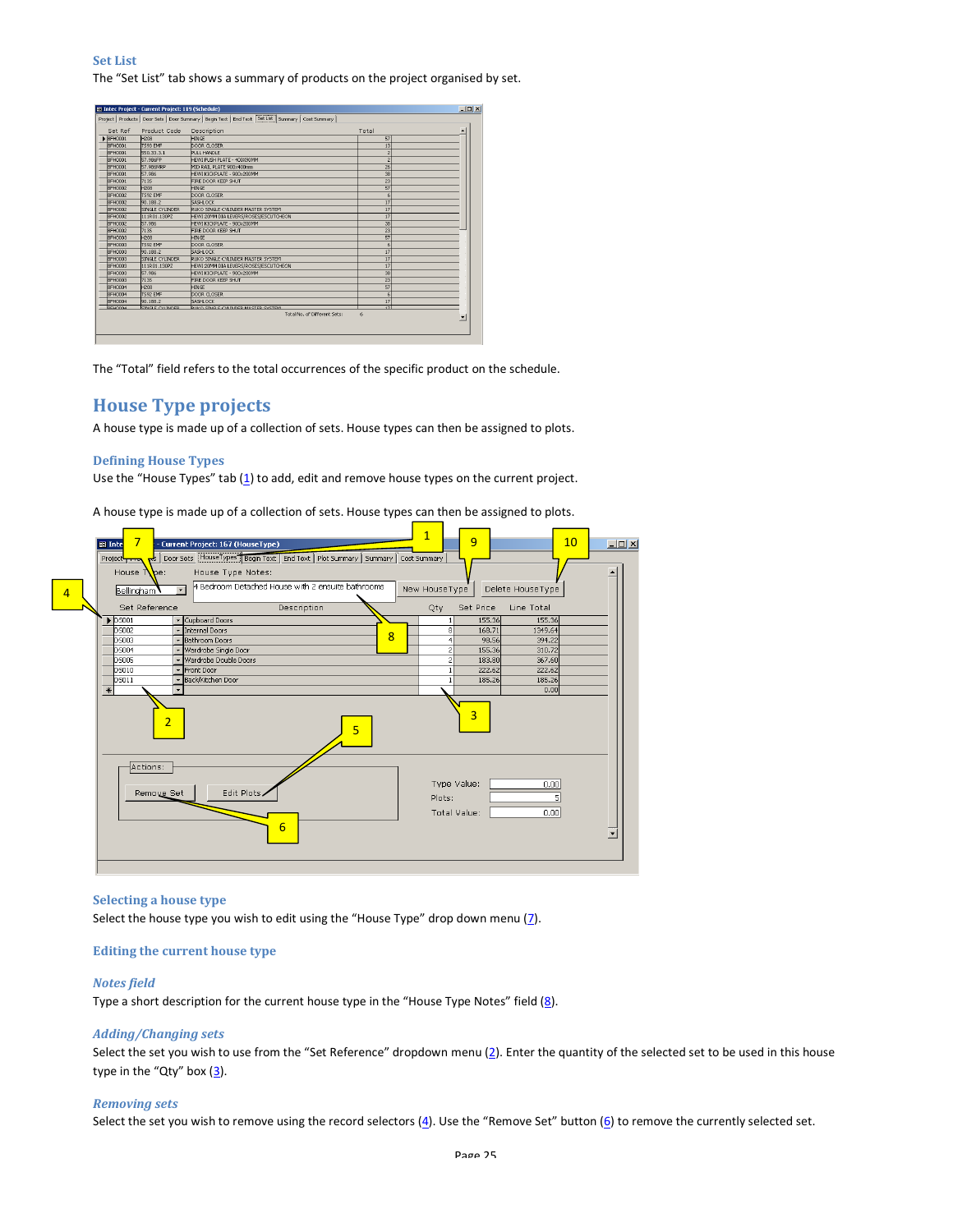#### Adding a house type

Click the "New House Type" button (9) to add a new house type to the project. You will be prompted for a reference to assign to the new house type.

| <b>Create New Housetype</b>                                  | ×            |
|--------------------------------------------------------------|--------------|
| Please enter the new HT Reference<br>(10 characters maximum) | пκ<br>Cancel |
|                                                              |              |

Enter the desired reference and click the "Ok" button to add the new house type to the project.

#### Deleting a house type

Click the "Delete House Type" button (10) to delete the currently selected house type. The "Confirm Delete" dialog (shown below) will appear.

This will remove the house type and all associated plots from the project.

#### Managing plots

Click the "Edit Plots" button (5) to define the plots that a house type is associated with. The "House Plots" window (shown below) will be displayed.

| <b>B</b> Intec Project: House Plots |                                                                   | 즤 |
|-------------------------------------|-------------------------------------------------------------------|---|
| Current Type:<br>Bellingham         | 4 Bedroom Detached House with 2 ensuite bathrooms<br>Description: |   |
| Reference                           | Plot Description                                                  |   |
| $\blacktriangleright$ [D3           | 4 Mallam Road                                                     |   |
| los                                 | 9 Langdale Road                                                   |   |
| 107                                 | 23 Mallam Road                                                    |   |
| 11                                  | 4 Arnside Crescent                                                |   |
| l23                                 | 14 Langdale Road                                                  |   |
| $*$                                 |                                                                   |   |
| Actions:<br>Delete                  | 1<br>Return To Type<br>3                                          |   |

#### Modifying existing plots

The "Plot Reference" and "Plot Description" fields can be freely edited.

#### Adding a plot

Assign a new plot to the current house type by entering the reference and description (1).

### Deleting plots

Select the plot you wish to delete using the record selectors  $(2)$ , and then click the "Delete" button  $(3)$  to delete.

# Creating reports

Intec Project includes a wide variety of printable reports, from a full door schedule to summary reports for internal use and picking/packing lists.

### The Report Menu

All reports are generated from the "Print Options" dialog. To access this dialog, click the "Print" menu (1), then the "Project Report" menu option (2).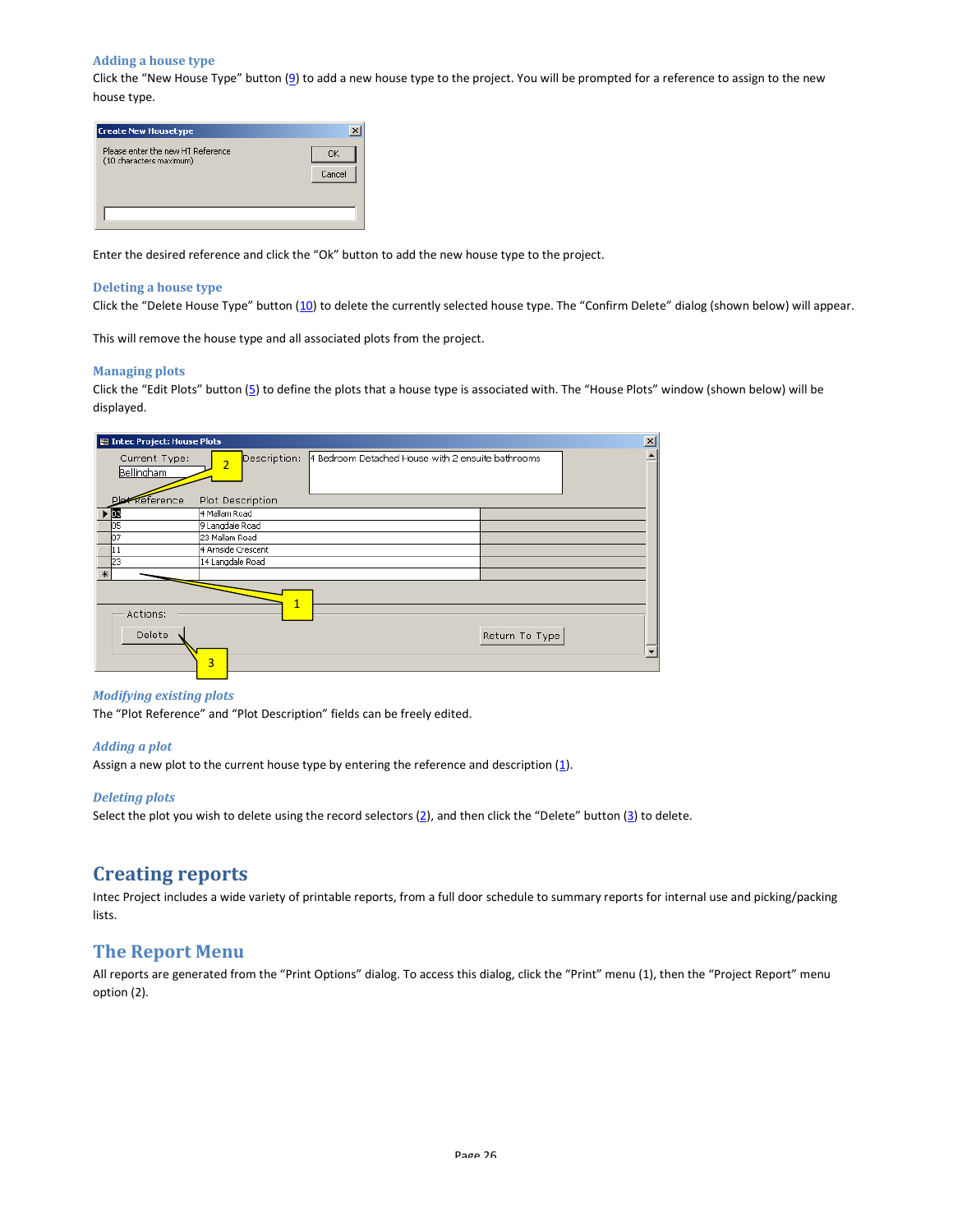| $\overline{1}$<br>Edit Insert<br>Records<br>Window Help<br>File                                                                                                  |  |
|------------------------------------------------------------------------------------------------------------------------------------------------------------------|--|
| Edit Maintain<br>Print Meno Help<br>File<br>Project                                                                                                              |  |
| Project Report<br>$\Box$<br><b>B</b> Print Options                                                                                                               |  |
| ×<br>Schedule   Packing List<br>$\overline{2}$                                                                                                                   |  |
| Structure                                                                                                                                                        |  |
| C Summary<br>$\epsilon$ Schedule<br>Full Report<br>$\overline{3}$                                                                                                |  |
| Schedule Print                                                                                                                                                   |  |
| Ⅳ Door Refs ID Door Survey ID Product Summary                                                                                                                    |  |
| $\overline{V}$ Descriptions $\qquad \qquad \Box$ Set Summary<br>$\overline{4}$                                                                                   |  |
| 10                                                                                                                                                               |  |
| Product Descriptions .<br>5<br>G Short<br><b>Common Common Common Common Common Common Common Common Common Common Common Common Common Common Common Common</b> |  |
| Prices -                                                                                                                                                         |  |
| $6\overline{6}$<br>G.                                                                                                                                            |  |
| Include C Totals Only C Not Shown                                                                                                                                |  |
| By Sequence                                                                                                                                                      |  |
| $\overline{7}$<br>$\Box$ Only print sequence:<br>$\mathbf{w}$                                                                                                    |  |
| Product Codes                                                                                                                                                    |  |
| 8<br>Product Code C Client Product<br>$C$ None                                                                                                                   |  |
|                                                                                                                                                                  |  |
| Print Rep/Estimator<br>9                                                                                                                                         |  |
| C None C Rep C Estimator C Both                                                                                                                                  |  |
|                                                                                                                                                                  |  |
|                                                                                                                                                                  |  |
|                                                                                                                                                                  |  |
|                                                                                                                                                                  |  |
| How to email your schedules.<br>Cancel<br><b>OK</b>                                                                                                              |  |

#### General Layout

The "Print Options" dialog is presented in the same layout for all project types, although certain types may include extra options.

- The "Structure" option (3) allows you to select the structure of the report that you would like to print.
- The "Schedule Print" option (4) lets you select which parts of the report you would like printed. See the section corresponding to the project type.
- The "Product Descriptions" option (5) enables you to choose whether you would like to print long or short descriptions. See Product Maintenance (Page 12) for more information on modifying product descriptions.
- The "Prices" option (6) allows you to specify whether prices are included for products printed on the schedule. If set to "Totals Only", individual item prices will not be shown.
- The "Product Codes" option (8) allows you to choose between normal or client product codes. This can be used to hide manufacturer codes from the client. If set to "None", no product codes will be displayed on the schedule.
- "Print Rep/Estimator" (9) enables you to select whether the rep and estimator details are shown on the cover page of the schedule.

#### "By Sequence" option (Door Schedule reports only)

The "By Sequence" option (7) allows you to print a schedule for a single door sequence only, for instance the doors on a single floor of a building.

See "Assigning Doors" (Page 22) for more information on adding or changing door sequence numbers.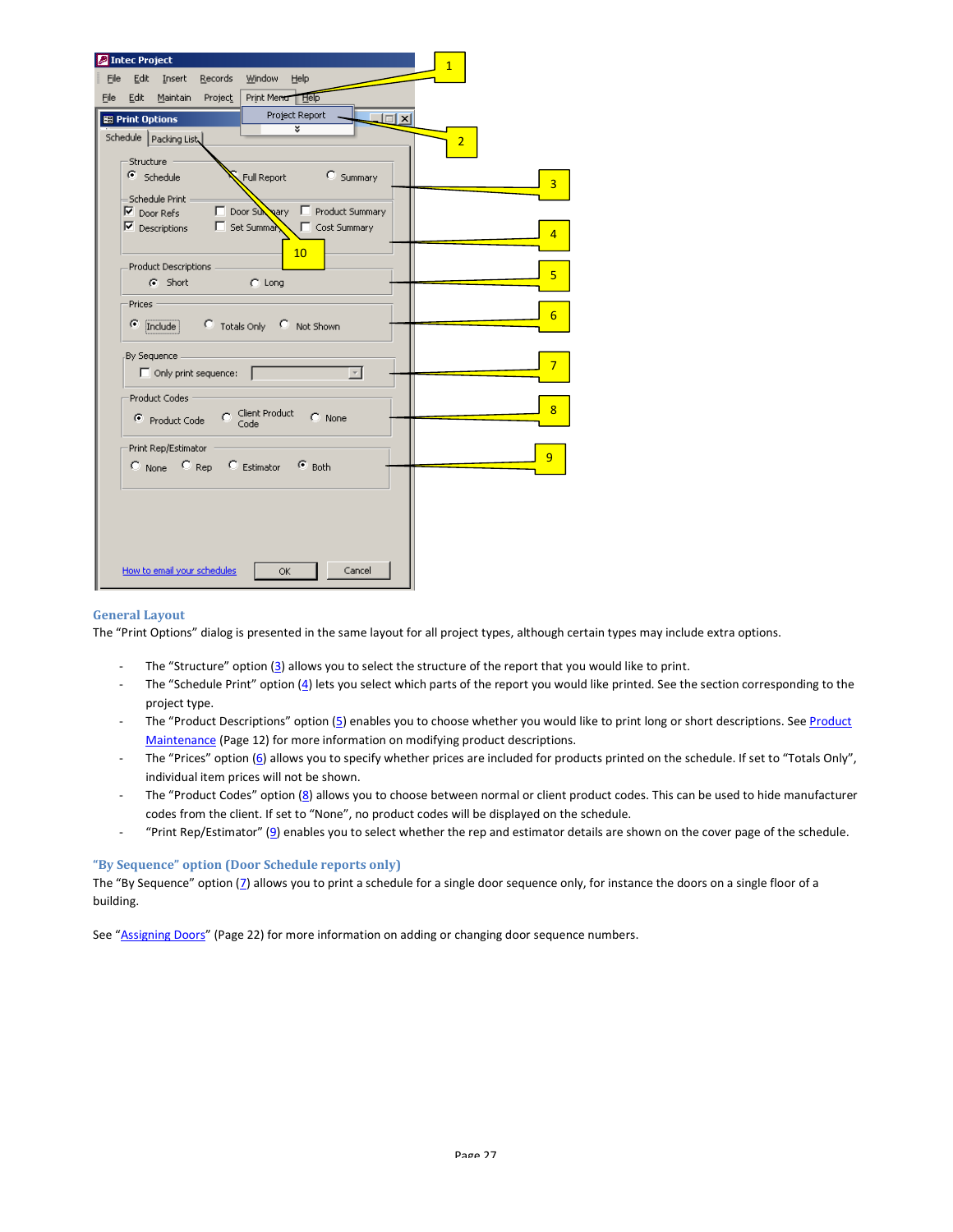### Previewing a report

To preview the report, select the desired report options and then click the "Ok" button. The "Preview" window (shown below) will be displayed.



### Printing a report

To print the currently displayed report, click the "Print" button  $(1)$  at the top of the screen.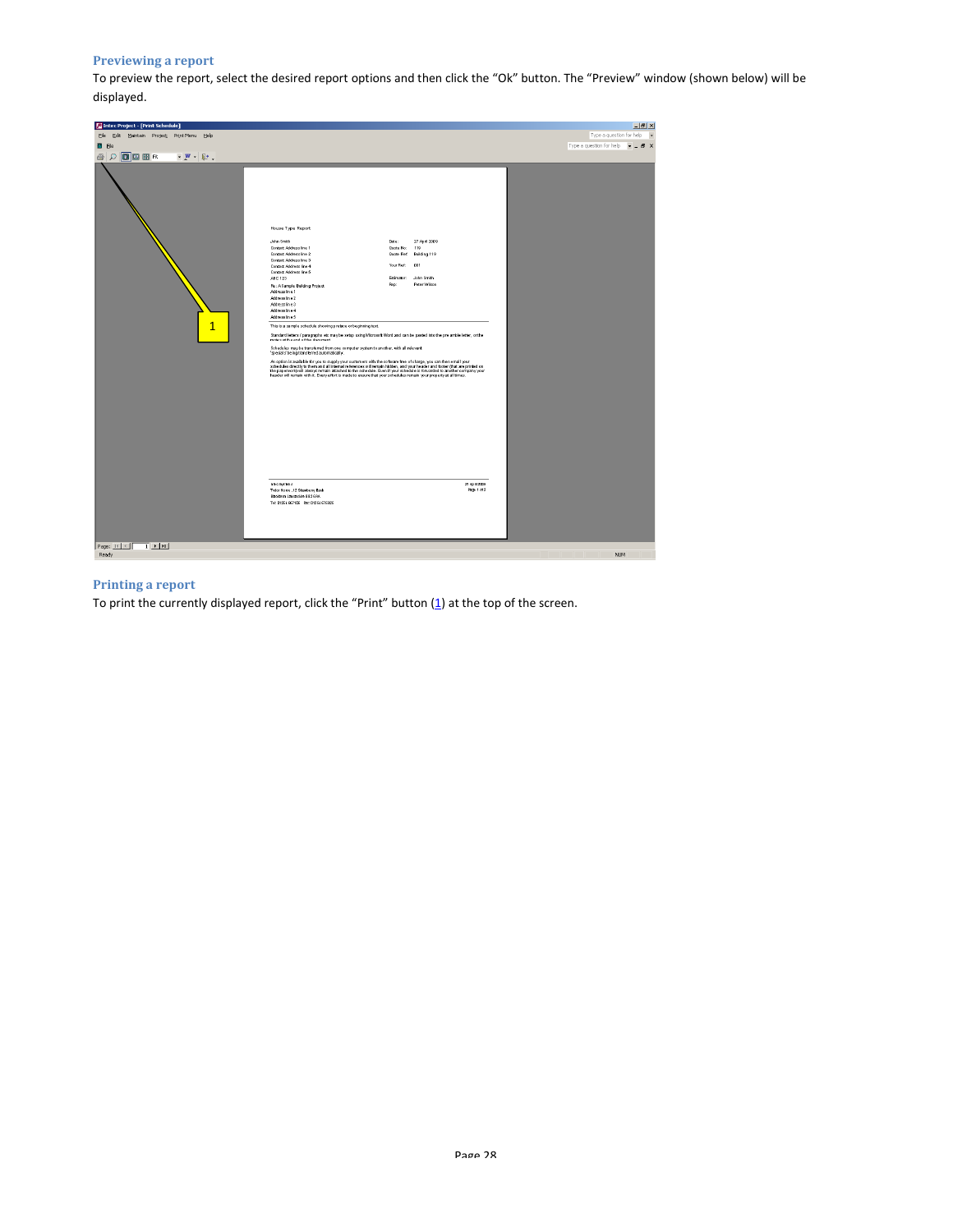#### Emailing reports

Clicking the "How to email your schedules" link on the Report menu takes you to a webpage detailing how to send your printed schedules to clients in Adobe Acrobat (.PDF) format. This information is reproduced below for your convenience.

#### Instructions for configuring your system to enable creation of Adobe Acrobat documents

The following instructions will enable schedules and other documents to be saved as Adobe Acrobat (.pdf) files.

#### **1.** Install a PDF printer driver on your system

There are a variety of freeware and shareware programs available that allow creation of PDF documents from any application that supports printing.

A selection of these is provided, for your convenience, below. Please note that these links are provided purely for informational purposes. Intec Systems does not warrant the content of, and is not affiliated with, any external sites, or the software programs contained within.

PrimoPDF - http://www.primopdf.com/

CutePDF Writer - http://www.cutepdf.com/

PDF995 (Shareware) - http://www.pdf995.com/

#### **2.** Use the printer driver to create an Acrobat document

1. Create your schedule or report as normal.

2. Click the 'Print' button as if you were going to print the report to paper.

3. When asked which printer you would like to use, select the installed PDF printer driver as shown below (the following example is for PDF995, other printer drivers should be similar).

| a The black map which be deple at . The fix map have been immed, on account made) that the top parts to be announced and subsect. |  |
|-----------------------------------------------------------------------------------------------------------------------------------|--|
|                                                                                                                                   |  |
|                                                                                                                                   |  |
|                                                                                                                                   |  |
|                                                                                                                                   |  |
|                                                                                                                                   |  |
|                                                                                                                                   |  |
|                                                                                                                                   |  |
|                                                                                                                                   |  |
|                                                                                                                                   |  |
|                                                                                                                                   |  |
|                                                                                                                                   |  |
|                                                                                                                                   |  |
|                                                                                                                                   |  |
|                                                                                                                                   |  |
|                                                                                                                                   |  |
|                                                                                                                                   |  |
|                                                                                                                                   |  |
|                                                                                                                                   |  |
|                                                                                                                                   |  |
|                                                                                                                                   |  |
|                                                                                                                                   |  |
|                                                                                                                                   |  |
|                                                                                                                                   |  |
|                                                                                                                                   |  |
|                                                                                                                                   |  |
|                                                                                                                                   |  |
|                                                                                                                                   |  |
|                                                                                                                                   |  |
|                                                                                                                                   |  |
|                                                                                                                                   |  |
|                                                                                                                                   |  |
|                                                                                                                                   |  |
|                                                                                                                                   |  |
|                                                                                                                                   |  |
|                                                                                                                                   |  |
|                                                                                                                                   |  |
|                                                                                                                                   |  |
|                                                                                                                                   |  |
|                                                                                                                                   |  |
|                                                                                                                                   |  |
|                                                                                                                                   |  |
|                                                                                                                                   |  |
|                                                                                                                                   |  |
|                                                                                                                                   |  |
|                                                                                                                                   |  |
|                                                                                                                                   |  |
|                                                                                                                                   |  |
|                                                                                                                                   |  |
|                                                                                                                                   |  |
|                                                                                                                                   |  |
|                                                                                                                                   |  |
|                                                                                                                                   |  |
|                                                                                                                                   |  |
|                                                                                                                                   |  |
|                                                                                                                                   |  |
|                                                                                                                                   |  |
|                                                                                                                                   |  |
|                                                                                                                                   |  |
|                                                                                                                                   |  |
|                                                                                                                                   |  |
|                                                                                                                                   |  |
|                                                                                                                                   |  |
|                                                                                                                                   |  |
|                                                                                                                                   |  |

4. Click the 'Ok' button. You will now be asked where you want to save the PDF document. Select a location and click 'Save'.

6. After a short period, you will be shown the resulting Acrobat document in Acrobat Reader.

In order to view this document, the recipient must have Acrobat Reader installed on their system. This can be downloaded from http://www.adobe.com/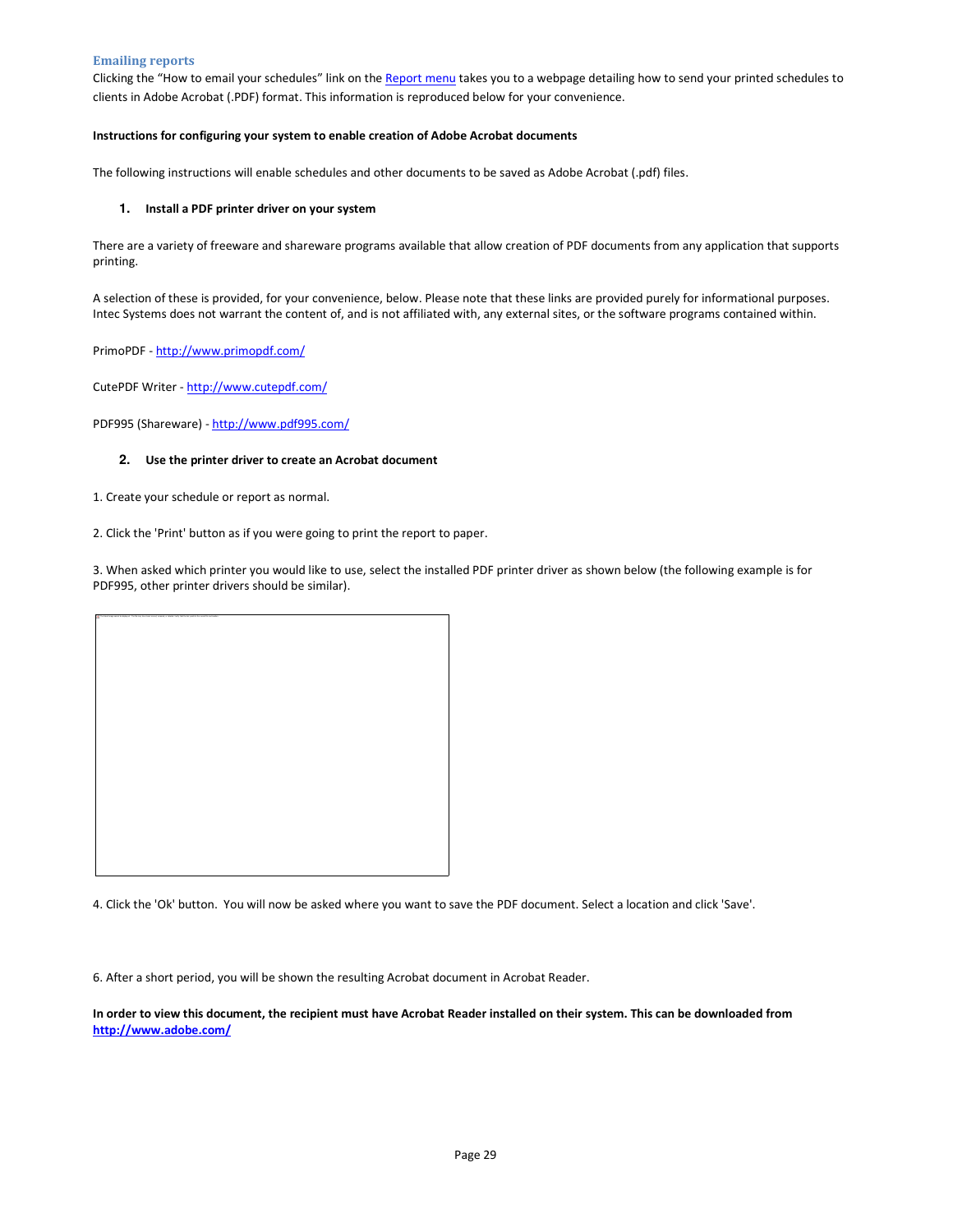#### Packing Lists and Labels

Intec Project provides the feature to create packing lists and labels from house type and door schedules.

Select the "Packing List" tab (10). click on the "Create Packing List" button. The "Packing List/Labels Report" dialog (shown below) will appear.



#### Creating a packing list

Select "Packing List" from the "Report Type" menu (1).

#### Selecting doors to print

Select the door you wish to print from the "Doors not yet printed" list (2). Click the ">" button to add the selected door to the current packing list.

Click the ">>" button to add all doors to the packing list.

Click the "OK" button  $(5)$  to print the packing list.

#### Deselecting doors

If you wish to remove a door from the current list, select it from the "Doors to be printed now" list (3). Use the "<" button to remove the door, or the "<<" button to remove all doors.

#### Reprinting doors

If a door has already been printed, it will appear in the "Doors already printed" list (4). In order to reprint this door, you must reset the "Packing Date" field on the **Door Summary** tab. See Page 23 for more information.

#### Creating Labels

The facility is provided to create packing labels for each door. This will create a document which can be printed to Avery® L7161 (63.5 x 46.6mm x 18) Laser Address Labels.

Select "Labels" from the "Report Type" menu (1). Select the doors you wish to print, as described under "Selecting doors to print". Click the "Ok" button (5) to create the labels.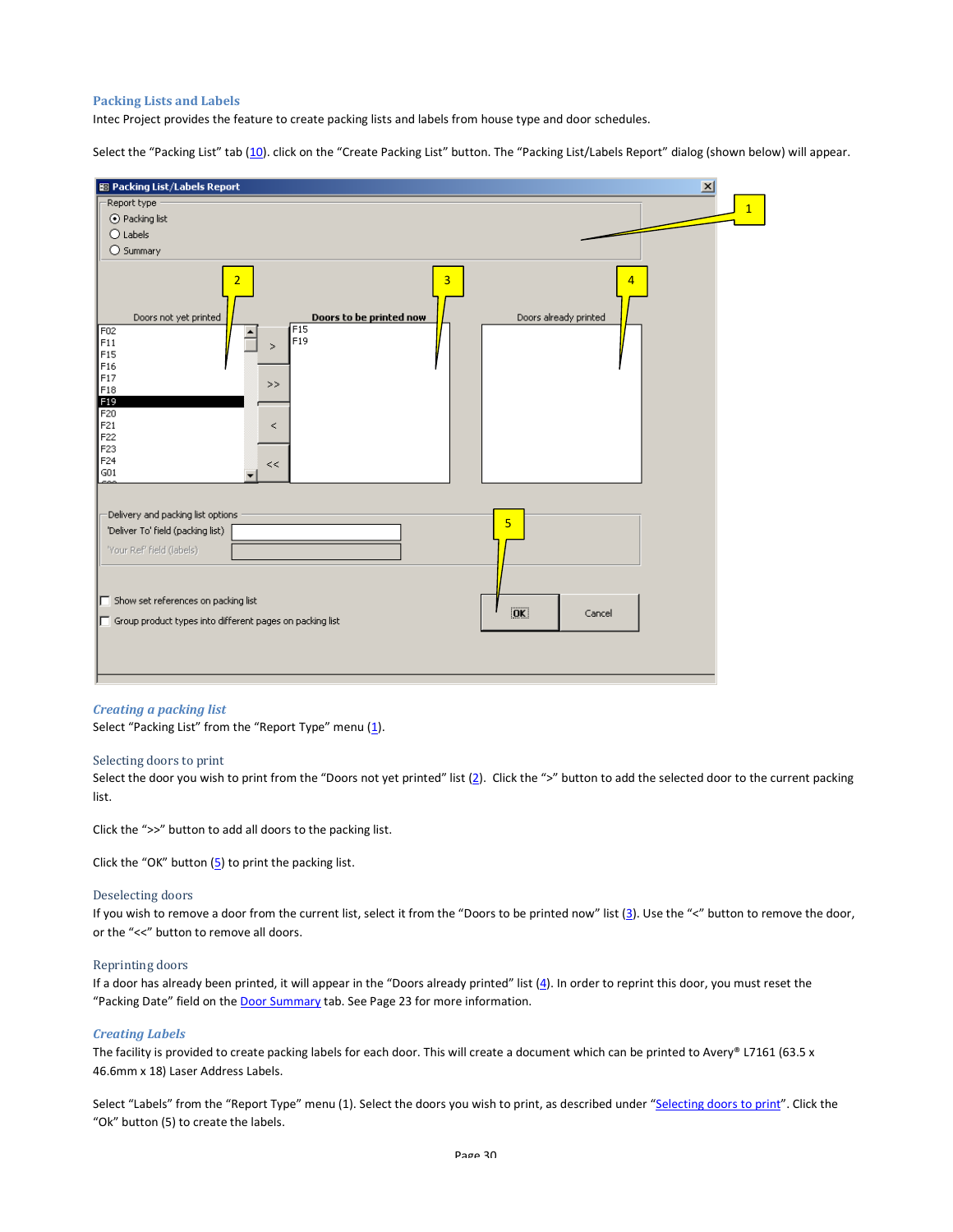# IPMaintenance utility

The information contained within this section is intended for the use of system administrators only. Other users should not attempt to use this utility unless advised by Intec Systems.

The IPMaintenance utility allows you to perform administrative operations on the Intec Project database and client.

To access the utility, navigate to Start Menu > Programs > Intec Project > IPMaintenance.

| 图 Startup: Form                  | $\Box$ l $\Box$ l $\times$      |
|----------------------------------|---------------------------------|
| <b>Intec Project Maintenance</b> |                                 |
|                                  | 1                               |
| Set backend database path        | <br>Set Paths<br>$\overline{2}$ |
| Compact backend database         | Compact<br>$\overline{3}$       |
| Backup the database              | Backup                          |
| Exit program                     | Exit                            |
| Upgrade backend database         | 1.104                           |
|                                  |                                 |
|                                  |                                 |

### Setting data paths

Clicking the "Set Paths" button (1) allows you to change the location of the back-end database file. This is used when setting up a multi-user system.

| <b>B</b> SetPaths : Form                                                      | $ \Box$ $\times$                      |
|-------------------------------------------------------------------------------|---------------------------------------|
| <b>Set Data Paths</b><br>$\mathbf{1}$                                         |                                       |
| This form allows you to alter the data paths<br>will use to access your data. | hat Intec Project                     |
| Current Data Path (inclusive of filename):                                    | 4                                     |
| h:\sales\sched_data.mdb                                                       | Browse <sup>-</sup><br>$\overline{2}$ |
|                                                                               | Set Path                              |
|                                                                               | 3                                     |
|                                                                               | Exit                                  |
|                                                                               |                                       |
|                                                                               |                                       |

Enter the full path to the backend data in the "Current Data Path" textbox (1). Click the "Browse" button (4) if you wish to manually browse for the file.

Click "Set Path"  $(2)$  to apply the changes, or "Exit"  $(3)$  to cancel.